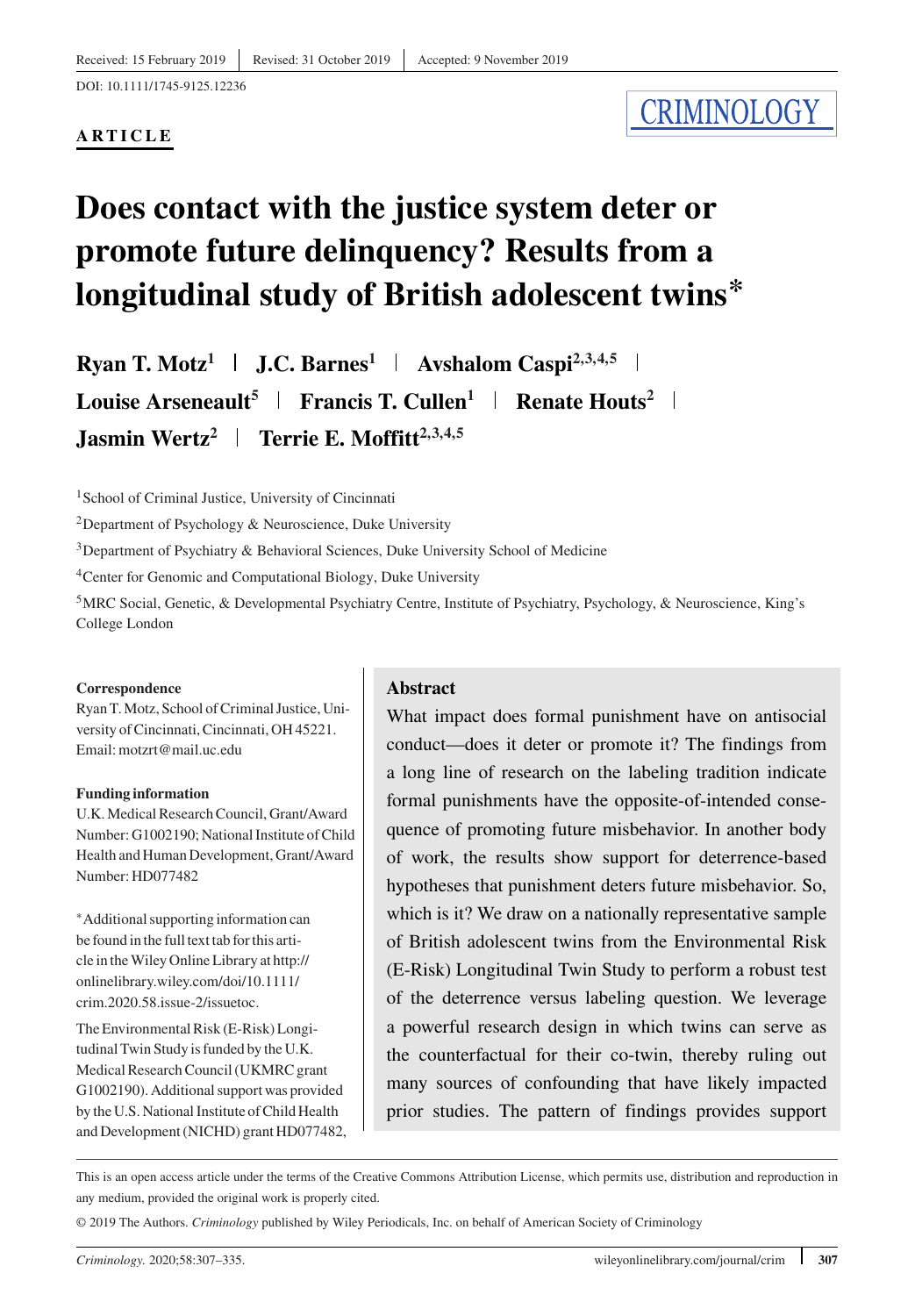the Jacobs Foundation, and the Avielle Foundation. Special thanks go to the U.K. Ministry of Justice and to Dr. Nick Morgan of the U.K. Home Office for supporting the use of Police National Computer Records. L. Arseneault is the Mental Health Leadership Fellow for the UK Economic and Social Research Council (ESRC).We are grateful to the study mothers and fathers, the twins, and the twins' teachers for their participation. Our thanks to CACI, Google Streetview, and members of the E-Risk team for their dedication, hard work, and insights. The premise and analysis plan for this project were preregistered on [https://sites.google.com/site/dunedinerisk](https://sites.google.com/site/dunedineriskconceptpapers/documents)[conceptpapers/documents.](https://sites.google.com/site/dunedineriskconceptpapers/documents) Analyses reported here were checked for reproducibility by an independent data analyst, who recreated the code by working from the manuscript and applied it to a fresh data set.

for labeling theory, showing that contact with the justice system—through spending a night in jail/prison, being issued an anti-social behaviour order (ASBO), or having an official record—promotes delinquency. We conclude by discussing the impact these findings may have on criminologists' and practitioners' perspective on the role of the juvenile justice system in society.

#### **KEYWORDS**

delinquency, family fixed effects, labeling, specific deterrence, twins

The juvenile justice systems of the Western world were established to embrace the doctrine of *parens patriae* and to emphasize the treatment and rehabilitation of wayward youth (Parsloe, 1978). Yet, as the world was swept by dramatic social change in the 1960s and 1970s, many began to question the legitimacy of social institutions like the justice system. Part of this skepticism was from a relative lack of faith in correctional programming, which was partially driven by two damning critiques—one from the United States (Martinson, 1974) and one from the United Kingdom (Brody, 1976)—of its ability to rehabilitate offenders and reduce recidivism. In particular, after reviewing the available evidence, Martinson (1974, p. 25) concluded, "[T]he rehabilitative efforts that have been reported so far have had no appreciable effect on recidivism." Brody (1976, p. 37) similarly stated, "Reviewers of research … have unanimously agreed that the results have so far offered little hope that a reliable and simple remedy for recidivism can be easily found." Sweeping changes followed both reports. For example, there were reductions in rehabilitative programming for both juvenile delinquents and adult offenders in their respective countries, which ultimately led to the "get tough" era in the United States (Cullen & Gilbert, 2013) and the implementation of the neo-correctionalist model in the United Kingdom (Cavadino  $\&$ Dignan, 2006). Motivated by fear of the "super-predator" (Bennett, DiIulio, & Walters, 1996), these movements opened the door for the philosophies of deterrence and incapacitation to form the basis for many policy decisions.

But the pendulum seems to be swinging back toward rehabilitation in recent years as both the United States and the United Kingdom have reduced their use of punitive actions against delinquent youth (Bateman, 2017; Taylor, 2017). Such trends are at least partially the result of a movement away from conservative era policies because of an increase in the discomfort with deterrence theory and the revival of a fear that labeling effects are indeed real. These shifts in policy have shone light on one of the classic theoretical debates in criminology: Does contact with the justice system deter or promote future criminal behavior? Two long-standing theoretical traditions—deterrence theory and labeling theory have been focused on answering this question, but they have arrived at different conclusions. Both have shifted the primary focus away from the individual offender and have placed it on the actions and impact of the justice system where contact with the system works as a turning point that alters the life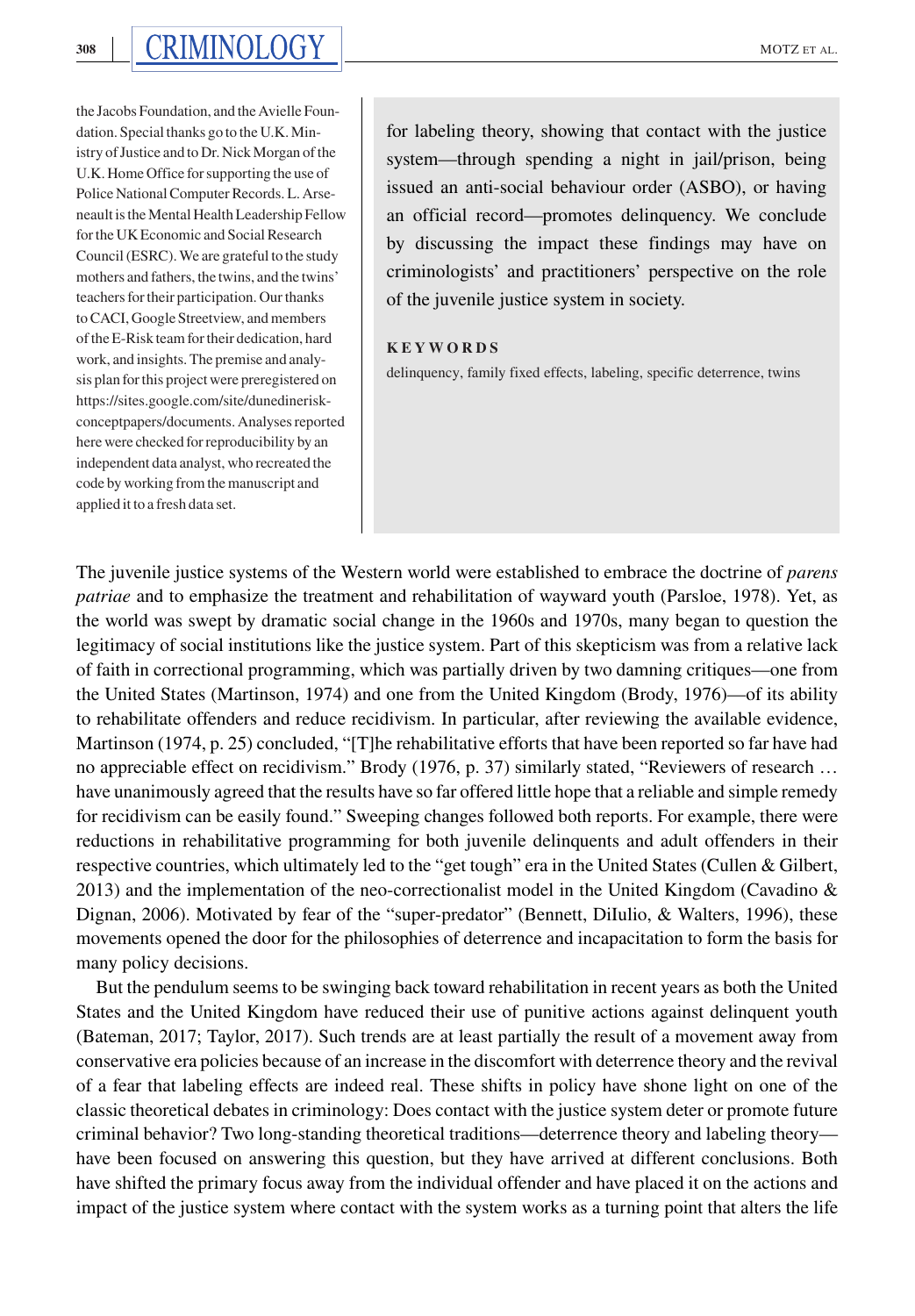courses of individuals (Elder, 1985; Laub & Sampson, 1993; Sampson & Laub, 2003). According to deterrence theory, justice system contact is a positive turning point, implying contact reduces future offending by teaching offenders the costs of crime outweigh the benefits. According to labeling theory, justice system contact is a negative turning point, implying contact exacerbates the chances of later offending by initiating a self-fulfilling prophecy in which the individual perceives him- or herself as a "bad apple."

Although deterrence and labeling have rich theoretical histories and long empirical records (see Farrington & Murray, 2014; Nagin, Cullen, & Jonson, 2018), few studies have been designed to adjudicate between the two frameworks in a broadly generalizable way. There have been many tests of deterrence theory and labeling theory independently, but few researchers have been able to sort out which theory offers the best explanation of the impact of typical justice system contact. The ones that sought to do so have had mixed results (e.g., Klein, 1974; Nedelec & Silver, 2018; Smith & Gartin, 1989; Ward & Tittle, 1993; Wiley & Esbensen, 2016), leaving the difficult task of having to draw on an inconclusive evidence base when making policy recommendations.

One factor partially responsible for the mixed evidence base is that much of the available research has had methodological designs that may not adequately account for preexisting differences between individuals that affect variation in their risk of engaging in offending behavior (see Loughran, Paternoster, & Piquero, 2018). In particular, scholars have sought to test deterrence and labeling, but they have tended to do so with research designs that cannot disentangle causal effects from selection effects as a result of their reliance on observable variables to control for selection. Consequently, sources of unobserved selection bias may confound estimates of the causal impact of justice system contact on subsequent antisocial behavior, complicating the interpretation of prior results (Jacobs, 2010; Morris & Piquero, 2013; Morris, Barnes, Worrall, & Orrick, 2013).

In this study, we test the relationship between common forms of justice system contact in the United Kingdom and later delinquency to offer insight into the long-standing "deterrence or labeling" question. We account for the confounding influences of selection bias by leveraging a unique sample and a powerful methodological design that has been recognized for its ability to rule out a wide range of biasing influences: a family fixed-effects design. The family fixed-effects design has appeared in the literature under other names such as the "co-relative approach" (Kendler, 2017), "discordant twin design" (Moffitt & Beckley, 2015), "twin difference approach" (Nedelec & Silver, 2018), and "siblingcomparison analysis" (Connolly & Kavish, 2018). Regardless of the name, the design is implemented with the goal of adjusting for a wide range of potential confounds at the family level, factors such as the early rearing environment, neighborhood effects, and even genetic inheritance (Becker & Tomes, 1986; Heckman & Mosso, 2014). Essentially, family confounds capture all factors that might operate to make members of the same family similar to one another. As a result, the design offers "a natural solution" to ruling out many sources of confounding in criminological research (Moffitt & Beckley, 2015, p. 123).

We draw on data from a nationally representative and longitudinal study of British twins to estimate the effect of coming into contact with the justice system on subsequent delinquency. In particular, the effect of the following three common forms of justice system contact are explored: 1) spending a night in jail/prison, 2) being labeled by the justice system through what was known as an anti-social behaviour order (ASBO), and 3) having an official crime record. Aside from the United Kingdom having a much lower incarceration rate, its justice systems are comparable with those of the United States. The age of criminal responsibility is 10 years, and 18 years is the age that separates the juvenile system from the adult system.

Given that the ASBO is unique to the United Kingdom, and no longer in use today, it may require some explanation. Simply put, an ASBO was a civil order that could be given to any person age 10 or older—but in practice was primarily given to juveniles—who had been deemed to have acted in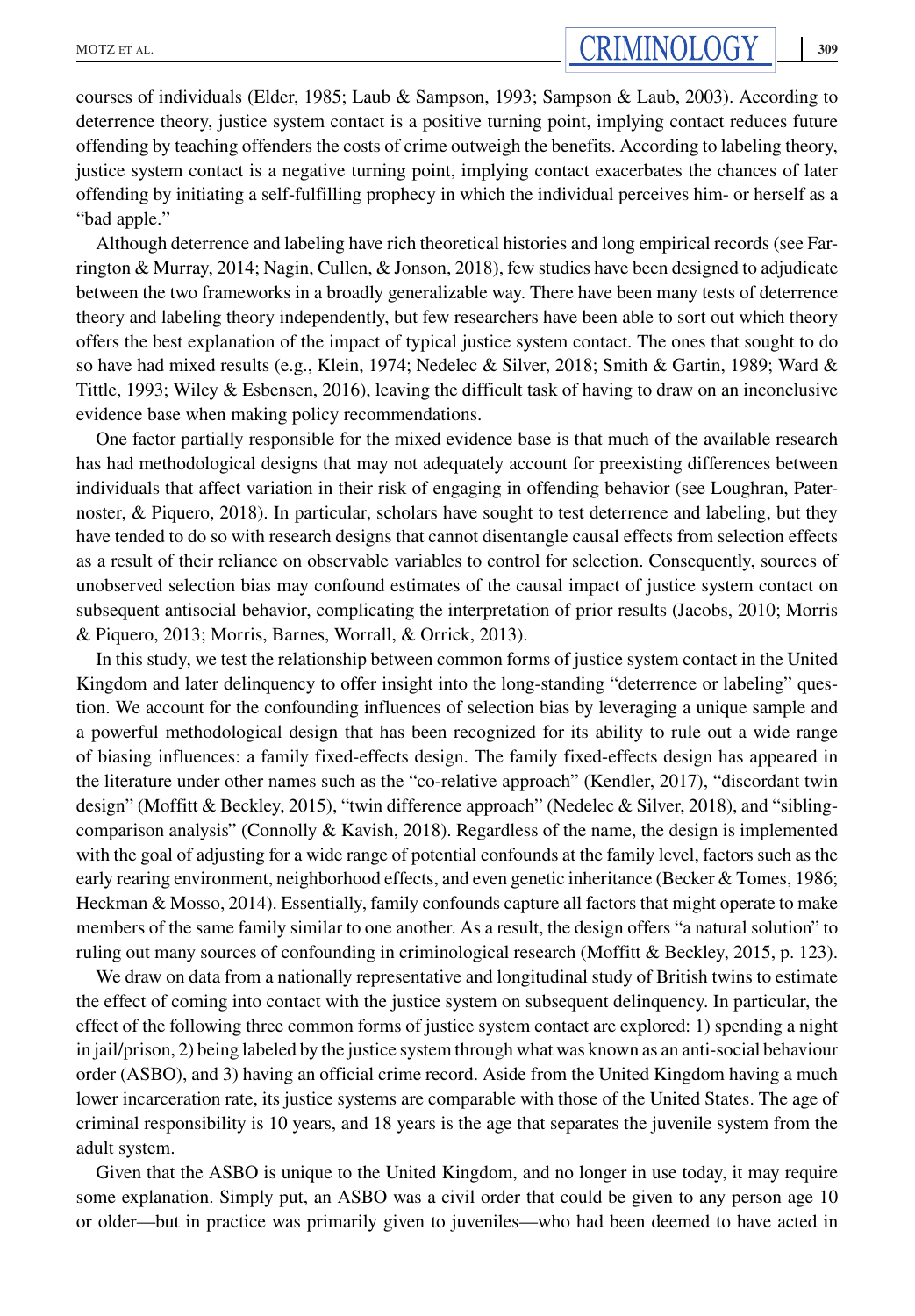**310** | CRIMINOLOGY | MOTZ ET AL.

an antisocial manner. The ASBO was intended to deter future antisocial behavior by identifying (i.e., labeling) individuals judged to pose a risk to their community without having to resort to actual criminal sanctions. The process by which ASBOs were carried out resulted in an archetypal label—private citizens, such as neighbors in a housing development or local business owners, could file a complaint with the police that would result in another person being formally identified as someone likely to pose problems for the public. In essence, in cases where the police may not have been able to arrest or charge an individual, the community could undertake the process of public labeling of the individual as a risk to the community. The process required some evidence of community consensus to avoid application of an ASBO on the request of a sole complainant, which could have been subject to misuse. An ASBO could be used to deny services and entry to public spaces, and failure to comply with the ASBO could give rise to penalties that included criminal proceedings and sanctions (for more details on ASBOs, see Campbell, 2002).

Because the family fixed-effects design is so robust, we can provide some of the most valid estimates of the impact of justice system contact on delinquency to date. If we find that spending a night in jail or prison, being issued an ASBO, or having an official crime record *decreases* later delinquency, then deterrence theory will be supported. If we find that contact with the justice system *increases* later delinquency, labeling theory will be supported.

## **1 BACKGROUND**

#### **1.1 Demonstrating crime does not pay**

Deterrence theory is the foundation for many criminal justice policies and practices. Practices such as the process of being arrested (Sherman & Berk, 1984), incarcerated (Andenaes, 1968), and receiving an ASBO (Burney, 2005), as well as programs such as scared straight (Finckenauer, 1982), threestrikes (Stolzenberg & D'Alessio, 1997), and Project HOPE (Cullen, Pratt, Turanovic, & Butler, 2018) are all built on the idea that use and threat of punishment promotes compliance with the law. Such ideas can be traced to the early philosophies of Beccaria (1963/1764) and Bentham (1948/1789) that came about during the eighteenth-century Enlightenment. As such, deterrence theory is rooted in the assumption that humans are rational, hedonistic, and willing to express their free will. Humans weigh the benefits of offending against the costs of apprehension, recognizing that engaging in criminal acts may result in utility gain (e.g., pleasure or monetary rewards). But at the same time, the experience of coming into contact with the justice system may lead to a utility loss (e.g., physical or social pains and losses; Becker, 1968). Therefore, according to deterrence theory, when the justice system implements punishments that are swift, certain, and severe, it demonstrates to rational actors that crime does not pay because the expected loss of utility outweighs the expected utility gains (Matsueda, Kreager, & Huizinga, 2006; Moffitt, 1983; Tittle, 1975).

Teaching individuals that crime does not pay can be achieved in one of two ways. First, knowledge of the potential punishment one may receive by committing crime discourages society at large from engaging in criminal acts. This is known as "general deterrence," and it suggests perceptions of punishment alone are enough to prevent the general public and would-be offenders from becoming active criminals. The second method, known as "specific or individual deterrence," indicates that the pains of punishments experienced by an active offender will discourage that particular individual from engaging in future criminal activity. Although both general and specific deterrence theories pose important hypotheses for scholars and policy makers to consider, we focused the current study on the latter—specific deterrence—by testing the following hypothesis: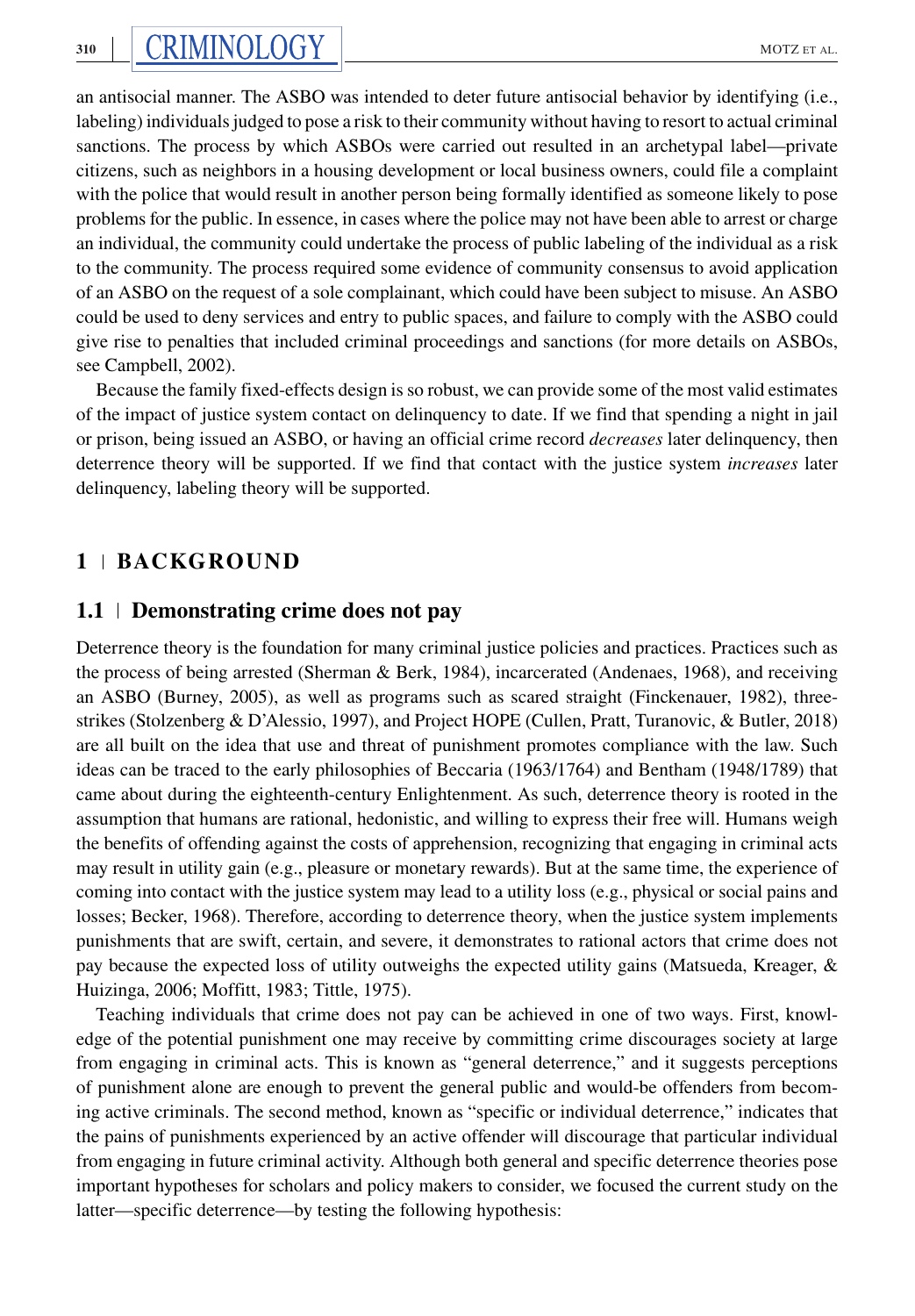*Deterrence hypothesis:* Spending time in jail or prison, receiving an ASBO, or having an official crime record will decrease later delinquency.

## **1.2 Criminogenic effects of the justice system**

According to Tannenbaum (1938), state intervention and the application of labels leads to the "dramatization of evil" (pp. 19–20). "[T]he process of making the criminal, therefore," Tannenbaum wrote, "is a process of tagging, defining, identifying, segregating, describing, emphasizing, making conscious and self-conscious; it becomes a way of stimulating, suggesting, emphasizing, and evoking the very traits that are complained of" (p. 20). This leads to a process in which "the person becomes the thing he is described all as being" (p. 20). It is this proposition that sets the stage for labeling theory. In its simplest form, according to labeling theory, official responses to deviant behavior by the justice system will tend to increase the likelihood of future criminal involvement (e.g., Lemert, 1951; Tannenbaum, 1938). Ironically, then, the actions put forth by justice system officials to prevent crime will have the unintended consequence of increasing conduct problems (Cole, 1975; Cullen & Cullen, 1978; Schneider, 1975).

According to contemporary labeling theories, an increase in deviancy after justice system contact can arise from the experience of receiving a criminal label through two primary mechanisms (Paternoster & Iovanni, 1989). The first involves the structural impediments to conventional life that are the direct result of the label (see, e.g., Link, Cullen, Struening, Shrout, & Dohrenwend, 1989). For example, once convicted, offenders have a more difficult time finding steady employment as job applications are often rejected once the criminal record is revealed. Similarly, housing becomes difficult to find and the continuation of education is restricted as the ability to obtain student loans is limited as well as the ability to gain admittance to many universities (Stewart & Uggen, 2019). For juveniles, a reputation as having contact with the justice system might result in the young person being shunned by prosocial classmates or banned from the homes of prosocial friends by parents who worry the young person is a bad influence. Given that adolescence is a life stage when relationships with peers are exceptionally important, exclusion from prosocial groups might promote joining antisocial groups. These structural impediments restrict access to prosocial activities, prosocial relationships, and make a prosocial lifestyle more difficult, which in turn makes antisocial alternatives seem more viable, if not more attractive (e.g., see Bernburg & Krohn, 2003; Denver, Pickett, & Bushway, 2017; Kirk & Sampson, 2013; Widdowson, Siennick, & Hay, 2016; Wiley, Slocum, & Esbensen, 2013).

The second mechanism involves how a label can lead to a transformation of one's identity such that the new identity accepts a criminal lifestyle. Consistent with the thoughts of early labeling theorists (e.g., Lemert, 1951; Tannenbaum, 1938), the process of receiving a criminal label can lead to a selffulfilling prophecy (Merton, 1948) in which one internalizes his or her newly prescribed label. In this way, a criminal label leads to a fundamental shift in the character of an individual that leads to changes in his or her attitudes, personality, self-concept, and sense of self-worth (Becker, 1968; Matsueda, 1992). Contemporary labeling theorists have embraced the idea that justice system contact can change, or fix, an individual's narrative identity—the story of who the individual is, why it is so, and what his or her future holds. As Maruna (2001) explained, persistent offenders tend to embrace the story of a "condemnation script" where they feel hopelessness for their future and believe they have no other choice but to continue their offending behavior. Given such a lack of optimism, they will direct themselves to follow a trajectory of offending until they are capable of changing their narrative.

Through either (or both) pathways, according to labeling theory, when an individual receives a criminal or a delinquent label, the iatrogenic effects of that label will heighten his or her risk for becoming ensnared in a criminal career. Therefore, in opposition to deterrence theory, in labeling theory, justice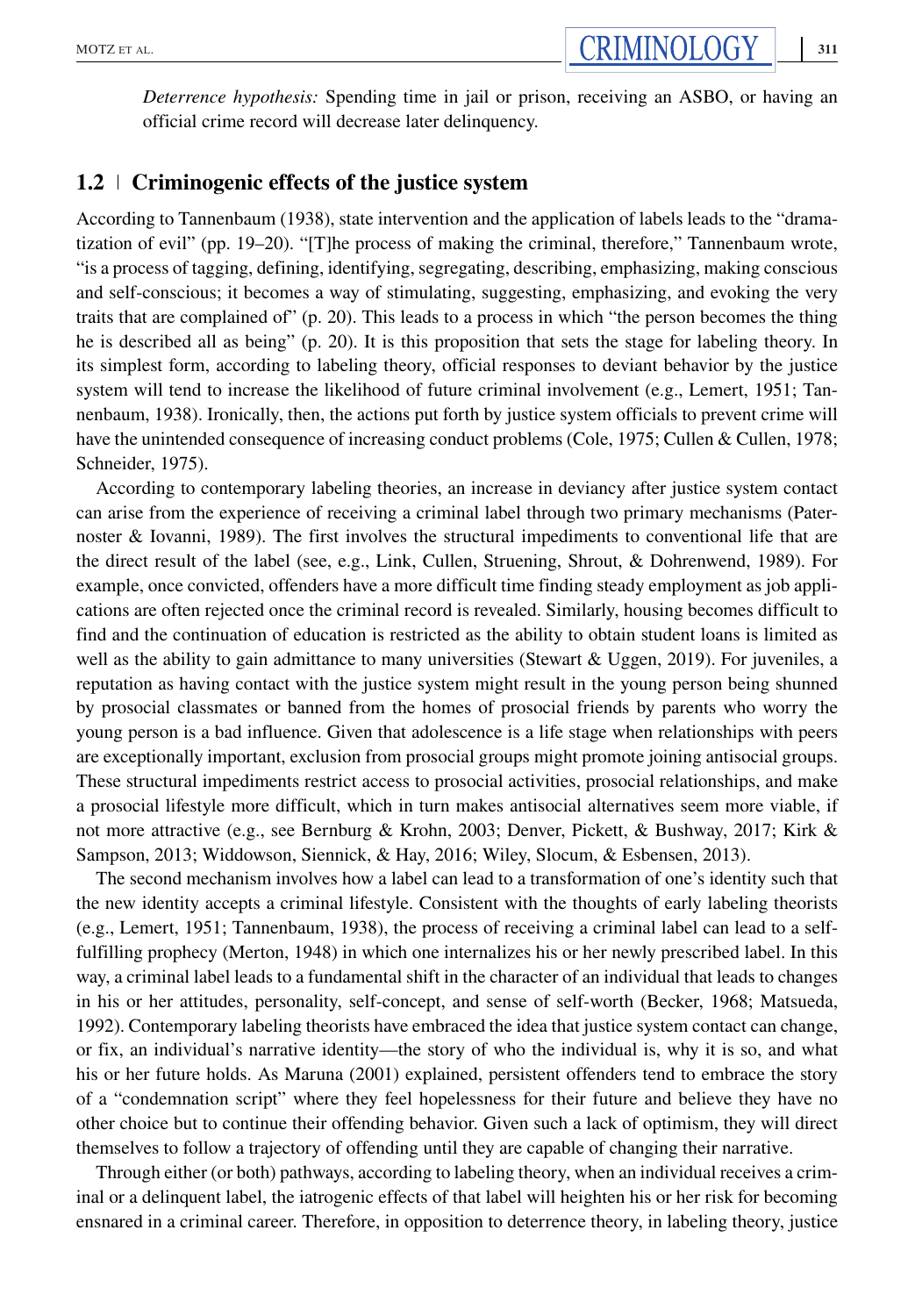system contact will heighten behavioral problems. In terms of the current study, then, labeling theory inspires the following research hypothesis:

*Labeling hypothesis:* Spending time in jail or prison, receiving an ASBO, or having an official crime record will increase later delinquency.

## **1.3 Deterrence, labeling, and individual differences**

Adjudicating between the deterrence and labeling hypotheses would seem to be a straightforward task. Yet, the results from prior studies have been mixed. Although many study results seem to show favor for labeling theory (see, e.g., Chiricos, Barrick, Bales, & Bontrager, 2007; Krohn, Lopes, & Ward, 2014; Liberman, Kirk, & Kim, 2014; Petrosino, Turpin-Petrosino, & Guckenberg, 2013), there is a body of evidence that demonstrates deterrent effects (see, e.g., Bhati & Piquero, 2007; Brennan & Mednick, 1994; Durlauf & Nagin, 2011; Fass & Pi, 2002). Other scholars, however, still have reported no effect of justice system contact on subsequent behavior or have reported mixed results (see, e.g., Morris & Piquero, 2013; Pratt, Cullen, Blevins, Daigle, & Madensen, 2006; Sherman, 1993). This reveals why Huizinga and Henry (2008, p. 245) concluded their systematic review by noting, "[T]he weight of the evidence suggests that arrest and sanctions either do not have much effect or increase subsequent delinquent behavior."

Part of the reason for the mixed results is because contact with the justice system is not a stochastic, exogenous factor. To investigate the effects of justice system contact on future behavior, it is necessary to account for preexisting individual differences that may cause some individuals to have a higher risk of coming into contact with the justice system in the first place (e.g., see Murray, Farrington,  $\&$  Eisner, 2009; Nagin & Paternoster, 1993; Piquero, Paternoster, Pogarsky, & Loughran, 2011; Pogarsky, 2002). Thus, the potential for confounding as a result of selection bias is important to recognize and control.

Smith and Paternoster (1990) conducted one of the first studies to acknowledge and correct for such biasing influences. These authors demonstrated that when examining delinquent outcomes between court-referred and diverted youth, the results of a standard multiple regression analysis unveiled a labeling effect for the youth who had been court referred. Yet, once their models included controls for selection effects, no support for labeling was found.

Recently, propensity score matching (PSM) has emerged as a powerful method for identifying the effect of justice system contact on later behavior. PSM is capable of accounting for selection effects through its ability to match individuals on any observed characteristic (Loughran & Mulvey, 2008; Thoemmes  $\&$  Kim, 2011). In this way, a researcher using PSM assumes matched cases mimic a counterfactual scenario, where each "treated" case (here, someone who has come into contact with the justice system) is matched with a similarly situated counterpart that has not received the "treatment." The key to a successful PSM analysis rests on the researcher's ability to identify and measure all relevant confounding influences so that they can be used to make the matches.

The findings from studies in which PSM was employed tend to show support for the labeling hypothesis (but see McAra & McVie, 2007). The results of such analyses, for example, have demonstrated that individuals who experience police contact have an increased likelihood for future offending (Wiley & Esbensen, 2016; Wiley et al., 2013), including an increased likelihood for future violence (Ward, Krohn, & Gibson, 2014). Additionally, the findings from these PSM studies have shown that the experience of an arrest amplifies subsequent offending (Wiley & Esbensen, 2016; Wiley et al., 2013), especially for youth who are at the greatest risk for future antisocial behavior (Morris & Piquero, 2013).

Although PSM is a powerful technique, it has notable limitations. Most important is that matches between "treated" and "untreated" cases can only be made by drawing on characteristics that are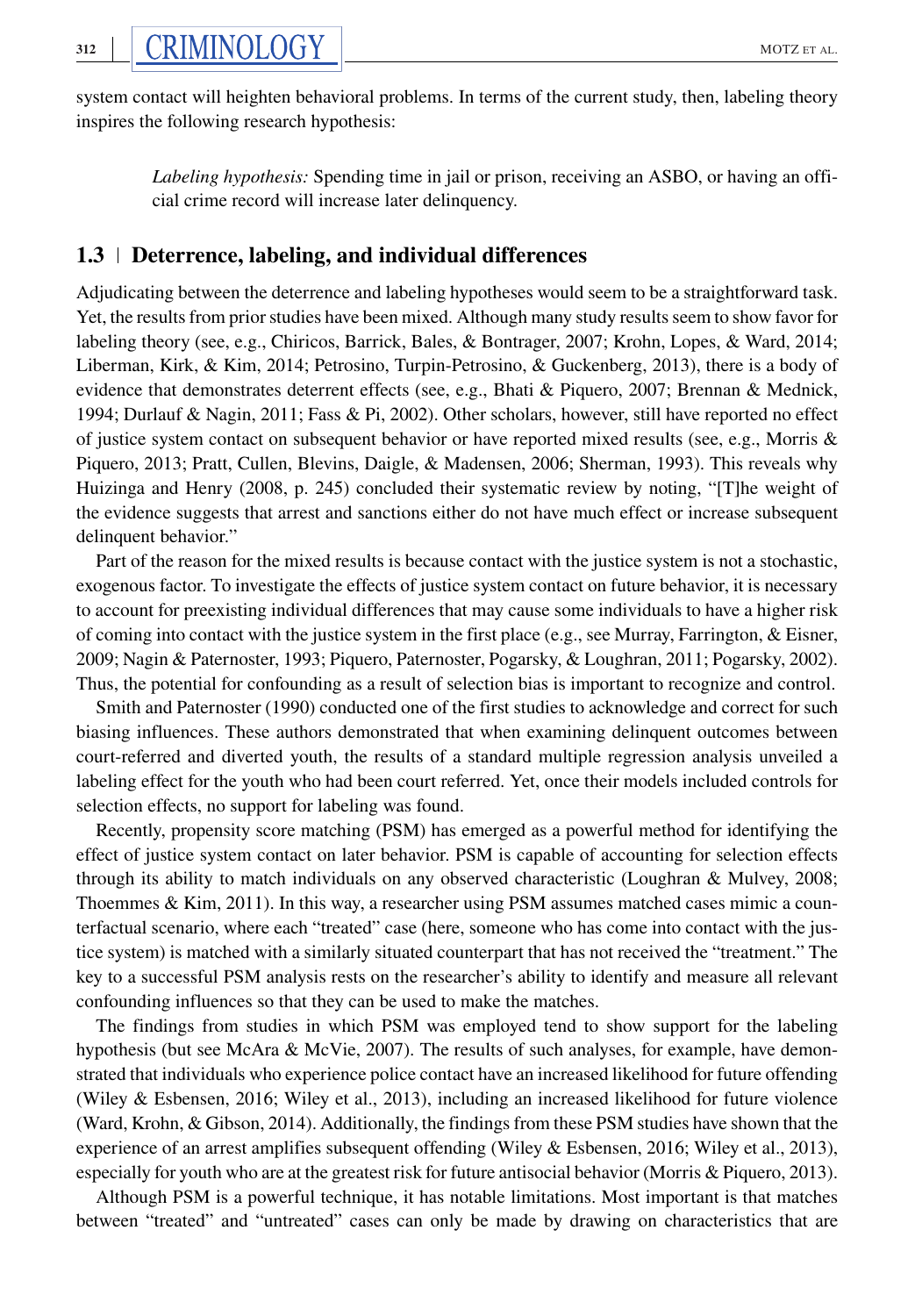observable and measured. As a result, there is the potential that unmeasured selection effects (i.e., unobserved confounding) have biased prior results.

With this in mind, we propose a slightly different strategy but one that can be situated in the counterfactual perspective that is the basis of PSM studies. The design we use—the family fixed-effects model—can even be considered a "special case" of a PSM model. Pingault et al. (2018, p. 569) recently noted that the family fixed-effects model can "approximate the counterfactual situation because a nonexposed sibling or twin represents a natural match to their exposed co-sibling or twin." Siblings, and especially identical twins, can be thought of as a perfect "match" (in the language of PSM) for one another in terms of many environmental—as well as biological—factors (i.e., family confounds) that must be controlled to test our hypotheses.

Note that there are two types of twins: monozygotic (MZ) and dizygotic (DZ). MZ twins share 100 percent of their DNA while DZ twins share, on average, 50 percent. Both types of twins tend to share much of their rearing environment at least during their formative years (Barnes et al., 2014; Conley, Rauscher, Dawes, Magnussion, & Siegal, 2013). Recognizing these points, Kohler, Behrman, and Schnittker (2011, p. 91) noted that, "[T]wins have been extensively used to control for genetic and other background, unobserved, confounding factors. Social scientists have long used sibling comparisons for this purpose, reasoning that if brothers/sisters are similar with respect to family background and other characteristics, using differences between them…controls a great many relevant confounding factors." Thus, twins and co-twins can be matched, and whenever there is discordance on justice system contact, we can use that discordance to estimate the impact of justice system contact on later misbehavior. This is because the twin who has come into contact with the justice system can be considered the "treated" case and his or her co-twin can be used to estimate the counterfactual.<sup>1</sup>

Nedelec and Silver (2018) recently employed the family fixed-effects model to estimate the impact of justice system contact on future criminal behavior among twins in the Add Health study. The authors reported null associations between various types of justice system contact and criminal offending in later adulthood. Thus, the findings from their study add to the mixed results that were noted earlier, albeit with a more powerful research design. Yet there are a few limitations to the Nedelec and Silver study that we will improve on in the present study. First, their measures of justice system contact included self-reports of being stopped by the police and being arrested—events that occur at the beginning of the justice system funnel. In both deterrence and labeling theories, as one goes deeper into the system, the greater the effect on future behavior becomes. In the present study, we capture forms of justice system contact that occur at later stages in the process and are thus expected to be associated with more "pains" than those explored by Nedelec and Silver. We also include a mixture of self-report and official records to address concerns over shared-methods bias.

Second, Nedelec and Silver (2018) spoke to the long-term effects of labeling because their measure of justice system contact was taken at least 6 years before their measure of criminal offending. Yet, at its core, labeling theory (and deterrence theory) is primarily concerned with the temporally proximate effect of justice system contact that may create long-term consequences. In our study, we have a much narrower window of time between the independent and dependent variables, which allows us to observe better the proximate effects of justice system contact.

<sup>&</sup>lt;sup>1</sup>We anticipate that the equal environment assumption (EEA) of twin studies will come to mind as a limitation of the family fixed-effects model (see Burt & Simons, 2014). Although the EEA is specific to the estimation of heritability, which was not the focus of the present study, the essence of the EEA is important to keep in view. By design, our model rules out the influence of the shared environment. But to the extent that the EEA is violated, environmental influences will be nonshared between twins. Nonshared environments can be entered as covariates, which is why our fixed-effects models include an extensive list of plausible nonshared environmental confounders.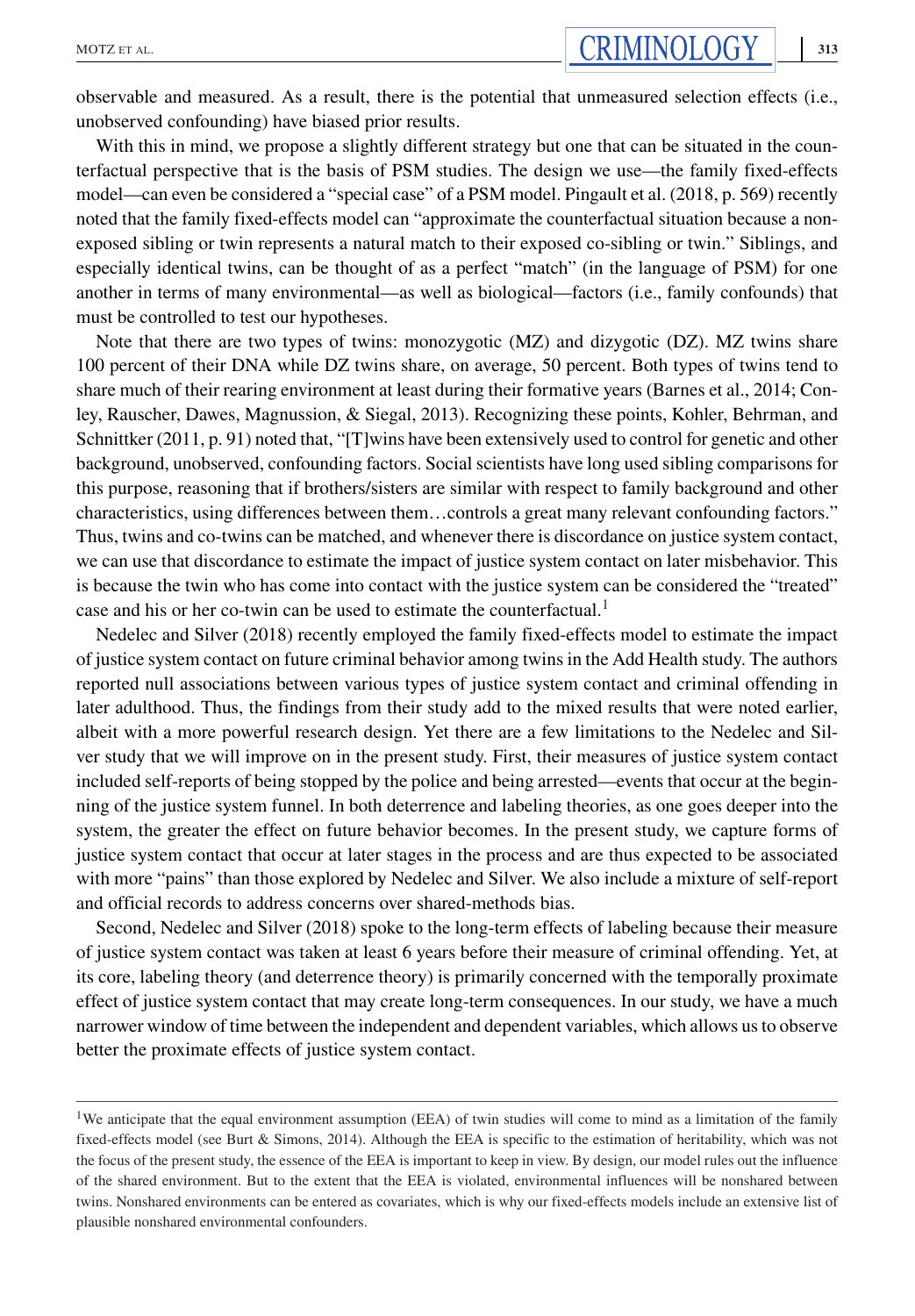**314** | **CRIMINOLOGY**  $\blacksquare$ 

Third, because Nedelec and Silver (2018) analyzed the adulthood phases of the Add Health data, offending rates were low, which raises potential concerns about statistical power. We focus our analysis on a broad spectrum of self-reported delinquency measured during adolescence as the outcome. Thus, we avoid the problem of low base rates and, in so doing, perform an analysis that is more closely aligned with the deterrence and labeling hypotheses that were outlined earlier. Fourth, we draw on a data set that has a larger number of twin pairs (about twice as large) than the Add Health sample, thus, improving statistical power and the precision in our estimates.

## **2 DATA AND METHOD**

## **2.1 Sample**

We analyze data from the Environmental Risk (E-Risk) Longitudinal Twin Study, which is a longitudinal and nationally representative study in which the development of a birth cohort of 2,232 same-sex British twins are tracked who were sampled from a birth registry of twins born in England and Wales from 1994 through 1995 (Trouton, Spinath, & Plomin, 2002). Full details of the E-Risk sample are described elsewhere (see Moffitt & E-Risk Study Team, 2002). To summarize, the sample was constructed in 1999 to 2000 when 1,116 families (93 percent of those eligible) with same-sex 5-year-old twins participated in home-visit assessments. The full sample was evenly distributed across sex (49 percent male) and comprised 56 percent monozygotic (MZ; identical) and 44 percent dizygotic (DZ; fraternal) twin pairs. Families were recruited to represent the U.K. population of families with newborns in the 1990s, based on residential location throughout England and Wales and mother's age. Older mothers having twins via assisted reproduction were undersampled to avoid an excess of well-educated older mothers, whereas teenage mothers with twins were oversampled to ensure sufficient numbers of children growing up in high-risk environments, and replace teen-mother families lost to the original register as a result of nonresponse. These strategies ensured that the study sample was representative of the full range of socioeconomic conditions in the United Kingdom, as reflected in the families' distribution on a neighborhood socioeconomic index (A Classification of Residential Neighbourhoods [ACORN], developed by CACI, Inc., for commercial use in Great Britain; Odgers et al.,  $2012$ ).<sup>2</sup> E-Risk families' ACORN distribution closely matches that of households nationwide: 25.6 percent of E-Risk families live in "wealthy achiever" neighborhoods compared with 25.3 percent nationwide, 5.3 versus 11.6 percent live in "urban prosperity" neighborhoods, 29.6 versus 26.9 percent live in "comfortably off" neighborhoods, 13.4 versus 13.9 percent live in "moderate means" neighborhoods, and 26.1 versus 20.7 percent live in "hard-pressed" neighborhoods. It should be noted that the underrepresentation of "urban prosperity" in E-Risk is because such households are significantly more likely to be childless. See figure S1 in the online supporting information for further details about the representativeness of the E-Risk participants compared with the United Kingdom as a whole.<sup>3</sup>

Follow-up home visits were conducted when the participants were aged 7 (98 percent participation), 10 (96 percent), 12 (96 percent), and 18 (93 percent). The home visits at ages 5, 7, 10, and

<sup>&</sup>lt;sup>2</sup> ACORN uses census and other survey-based geodemographic discriminators to classify enumeration districts of approximately 150 households into socioeconomic groups. Such groups range from "wealthy achievers" with high incomes, large single-family houses, and access to many amenities, to "hard-pressed" neighborhoods dominated by government-subsidized housing estates, low incomes, high unemployment, and single parents. ACORN classifications were geocoded to match the location of each E-Risk study family's home (Odgers, Caspi, Bates, Sampson, & Moffitt, 2012).

<sup>3</sup>Additional supporting information can be found in the full text tab for this article in the Wiley Online Library at [http://onlinelibrary.wiley.com/doi/10.1111/crim.2020.58.issue-2/issuetoc.](http://onlinelibrary.wiley.com/doi/10.1111/crim.2020.58.issue-2/issuetoc)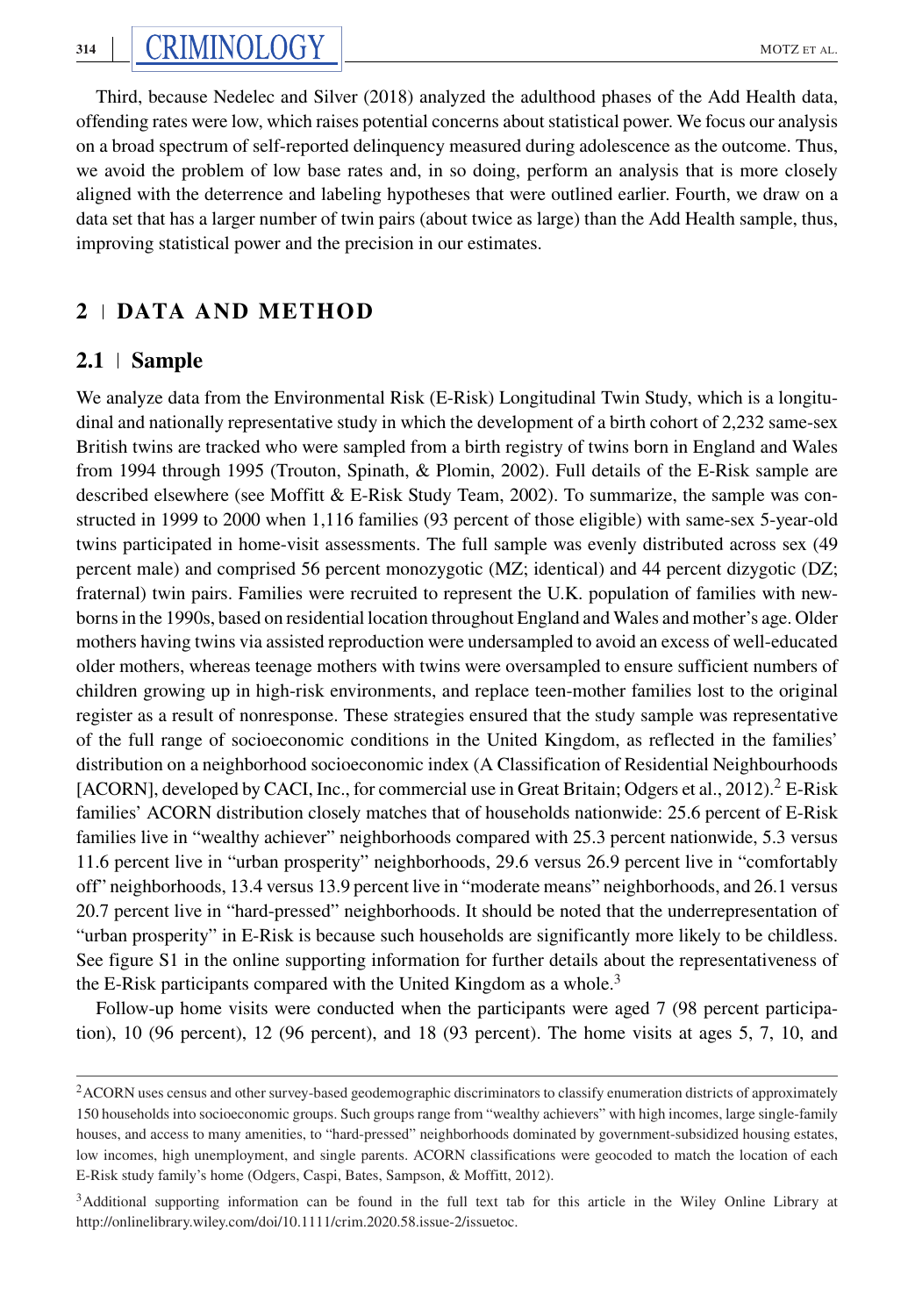## MOTZ ET AL. **315** CRIMINOLOGY 315

12 years included assessments with the participant as well as their mother (or primary caretaker). Each twin participant was assessed by a different interviewer. With parent's permission, questionnaires were posted to the children's teachers. At age 18 years, 2,066 participants were assessed. These home visits included interviews only with the participants. There were no differences between those who did and did not take part at age 18 in terms of socioeconomic status (SES) assessed when the cohort was initially defined ( $\chi^2$  = .86,  $p$  = .65), age 5 IQ scores ( $t$  = .98,  $p$  = .33), or age 5 externalizing behavioral  $(t = .40, p = .69)$  or internalizing emotional problems  $(t = .41, p = .68)$ . Parents gave informed consent, and twins gave assent between ages 5 and 12. Twins gave informed consent at age 18 years. Ethical approval for each phase of the study was granted by the Joint South London and Maudsley and the Institute of Psychiatry NHS Ethics Committee. After removing cases with missing values on our focal variables, our final analytical sample was  $n = 1,903$  individuals (comprising 901 twin pairs).<sup>4</sup>

## **2.2 Measures**

#### **2.2.1 Dependent variable**

#### *Delinquency at age 18*

The dependent variable for this study was a variety index of delinquent behaviors taken from the age-18 interview. Self-reported involvement in delinquency was assessed through a computer questionnaire. The monitor was positioned so that the twin saw the questions in private and twins wore headphones to hear each question aloud to assist poor readers. Twins were instructed to report on their behavior over the past 12 months. The specific delinquent offenses included fighting (reported by 10 percent of participants), bullying (13 percent), being cruel to others (9 percent), being cruel to animals (2 percent), using weapons (2 percent), vandalism (19 percent), lying (42 percent), robbery (1 percent), shoplifting (26 percent), breaking into homes or cars to steal (6 percent), running away (10 percent), and truancy (35 percent). Responses were coded  $no = 0$  and  $yes = 1$ , such that summing across the 13 items created a variety index. The resulting index had a mean of 2.05, had a standard deviation of 2.25, and ranged between 0 and 11.

It should be noted that the findings from several studies have demonstrated the reliability and validity of self-reported criminal behavior and justice system involvement in samples from prospective longitudinal studies that are similar in design to the E-Risk (Auty, Farrington, & Coid, 2015; Henry, Moffitt, Caspi, Langley, & Silva, 1994; Krohn, Lizotte, Phillips, Thornberry, & Bell, 2013; Pollock, Mendard, Elliott, & Huizinga, 2015). Such conclusions drawn from these studies should provide confidence to the results gleaned in the current study. Some readers, however, may be concerned that our measure of delinquency includes behaviors or acts that are not technically illegal. To account for this, we estimated supplemental models in which the outcome variable was constructed using only the illegal delinquent behaviors (see tables S1–S3 and S7–S9 in the online supporting information). The results from these analyses were substantively similar to those presented in the main text using the full measure of delinquency.

 $^{4}$ As explained in the *crime record* description, we dropped  $n = 69$  cases as a result of ambiguous temporal ordering. No variable had more than 5 percent missing: *delinquency at age 12* (*n* = 63), *externalizing problems at age 12* (*n* = 52), *low self-control*  $(n = 0)$ , *cognitive ability at age 12* ( $n = 55$ ), and *educational achievement* ( $n = 5$ ). Also, our data were slightly unbalanced (in some families, one twin was missing data but the co-twin was not). Unbalanced data do not bias regression coefficients in fixed-effects models (Allison, 2009). Robustness checks confirmed that coefficient estimates were not impacted when the data were restricted to fully balanced pairs.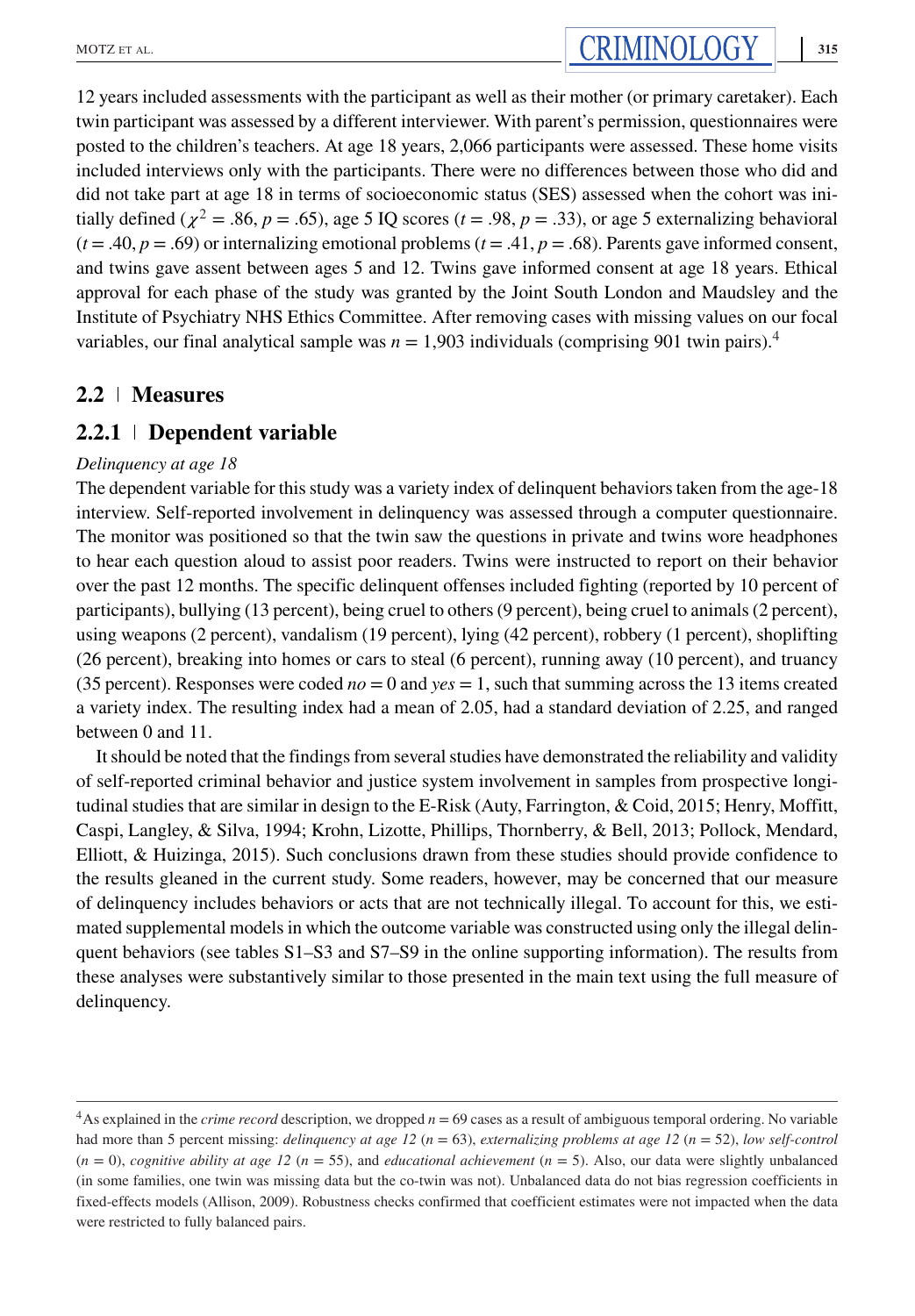#### **TABLE 1** Descriptive statistics

|                                | <b>Full Sample</b>       | <b>MZ</b> Twins          | <b>DZ</b> Twins          |
|--------------------------------|--------------------------|--------------------------|--------------------------|
|                                | <b>Mean [Proportion]</b> | <b>Mean [Proportion]</b> | <b>Mean [Proportion]</b> |
| <b>Variables</b>               | (SD)                     | (SD)                     | (SD)                     |
| Dependent Variable             |                          |                          |                          |
| Delinquency at age 18          | 2.050                    | 1.988                    | 2.131                    |
|                                | (2.247)                  | (2.292)                  | (2.185)                  |
| Key Independent Variables      |                          |                          |                          |
| $Jail/prison = 1$              | [.053]                   | [.051]                   | [.056]                   |
|                                |                          |                          |                          |
| $ASBO = 1$                     | [.014]                   | [.015]                   | $\left[ .013\right]$     |
|                                |                          |                          |                          |
| Crime record $= 1$             | [.071]                   | [.072]                   | [.071]                   |
|                                |                          |                          |                          |
| Covariates                     |                          |                          |                          |
| Delinquency at age 12          | 2.425                    | 2.431                    | 2.418                    |
|                                | (2.934)                  | (2.984)                  | (2.870)                  |
| Ext. problems at age 12        | 15.006                   | 15.029                   | 14.976                   |
|                                | (14.123)                 | (14.002)                 | (14.284)                 |
| Low self-control               | $-.052$                  | $-.018$                  | $-.095$                  |
|                                | (.984)                   | (.997)                   | (.965)                   |
| Cognitive ability at age 12    | 100.000                  | 99.390                   | 100.781                  |
|                                | (15.000)                 | (14.575)                 | (15.500)                 |
| <b>Educational achievement</b> | 2.274                    | 2.303                    | 2.237                    |
|                                | (.848)                   | (.833)                   | (.866)                   |
| $\boldsymbol{N}$               | 1,903                    | 1,068                    | 835                      |

*Abbreviations:* ASBO = anti-social behaviour order; DZ = dizygotic; Ext. = externalizing; MZ = monozygotic; SD = standard deviation (omitted for binary variables).

It is important to note that observations varied both *between* families of twins (standard deviation = 2.03) and *within* twin pairs (standard deviation = 1.07). There was greater variation at the *between*-family level, which indicates important family effects should be controlled. These are precisely the influences that are controlled by design in the family fixed-effects model. Thus, our analysis is focused exclusively on explaining sources of variation that is observed within twin pairs while adjusting for all between-family influences. Summary statistics for all measures are presented in table 1.

## **2.2.2 Key independent variables**

#### *Jail/prison*

During the age-18 interview, each participant was asked the following: "Have you ever had to spend a night in police custody, jail, or prison?" The reporting period covered age 10 up to age 18. Responses were coded such that  $no = 0$  and  $yes = 1$ . Approximately 5 percent  $(n = 101)$  of participants reported having spent time in jail or prison. This value is consistent with estimates of the prevalence of incarceration among young adults from the United States (Barnes, 2014). Importantly, we observed *within* twin pair discordance: Of families in which at least one twin had spent a night in jail/prison, 70 percent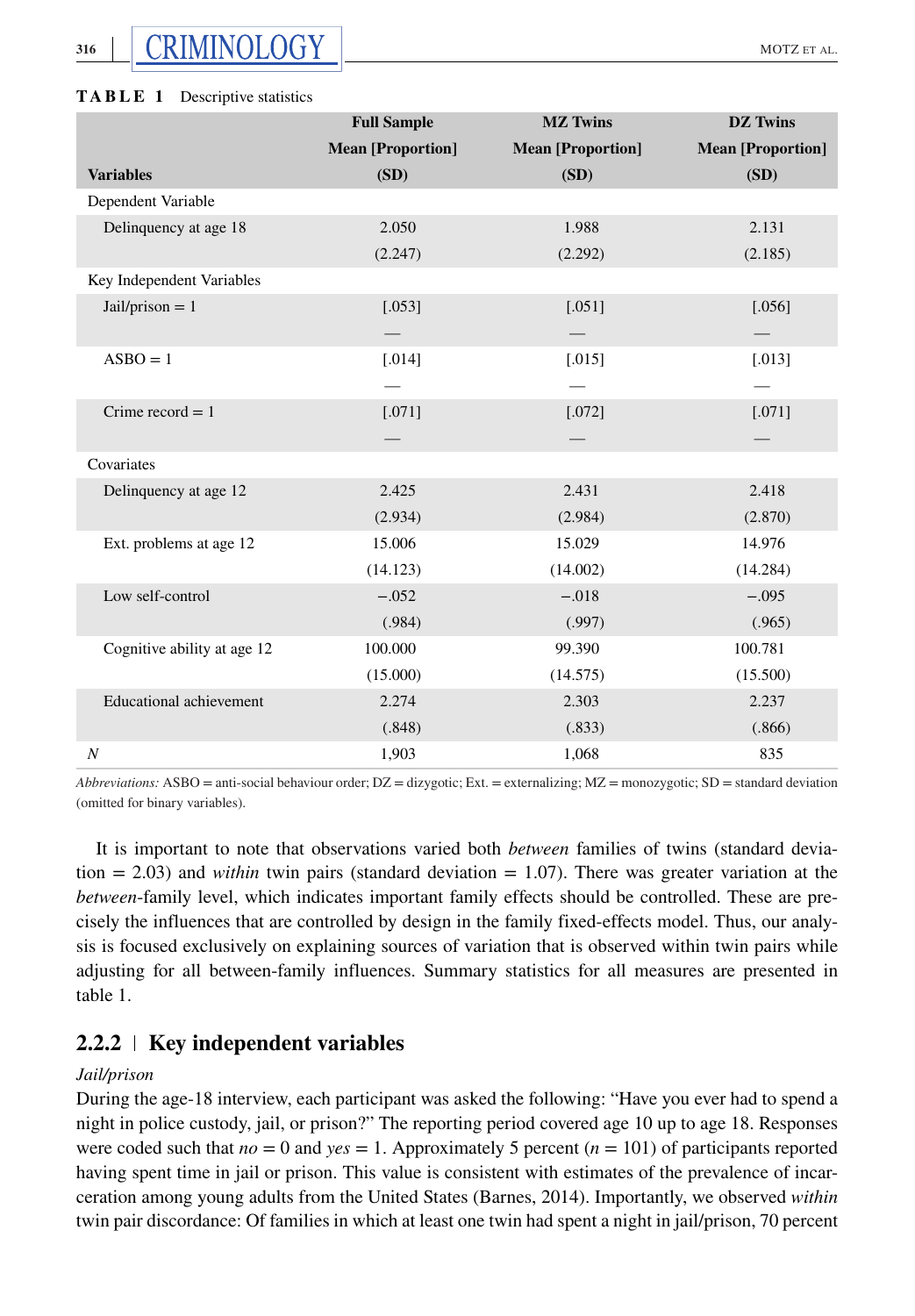(48 of 69 families) were discordant for this experience.<sup>5</sup> Furthermore, when restricted to MZ twin pairs, 68 percent (26 of 38 families) of families in which at least one twin had spent a night in jail/prison were discordant.

#### *Anti-social behaviour order (ASBO)*

During the age-18 interview, each participant was asked the following: "Have you ever been issued an ASBO (Anti-social Behaviour Order)?" (*no* = 0, *yes* = 1). ASBOs were introduced in the United Kingdom in 1999 when the E-Risk sample had reached 4–5 years old. According to the Home Office, "ASBOs are civil orders that exist to protect the public from behaviour that causes or is likely to cause harassment, alarm or distress. An order contains conditions prohibiting the offender from specific anti-social acts or entering defined areas and is effective for a minimum of two years. The orders are not criminal penalties and are not intended to punish the offender." (Home Office, 2003, p. 9). Approximately 1.4 percent  $(n = 27)$  of twins reported being issued an ASBO, and there was withintwin pair discordance: 65 percent (11 of 17 families) of families in which at least one twin had been issued an ASBO were discordant for this outcome (60 percent [6 of 10 families] of MZ twin pairs were discordant). The reporting period was "ever" from age 10 up to age 18.

#### *Crime record*

Official records of participants' cautions and convictions were obtained through United Kingdom Police National Computer (PNC) record searches conducted in cooperation with the United Kingdom Ministry of Justice. Records include the complete histories of cautions and convictions in the United Kingdom beginning when participants were age 10 years (the age of criminal responsibility). Cautions can be thought of as warnings given by the police for minor crimes. To receive a caution, an individual has to admit to the offense and accept the warning. Although a caution is not a criminal conviction, failure to express guilt and agree to the terms of the caution can lead to a criminal conviction. Additionally, cautions can be used as evidence for previous criminal behavior if an individual happens to go to trial for a different crime.

Cautions and convictions for the E-Risk data are date stamped and currently complete through age 19 years. Therefore, to establish the correct temporal ordering with the dependent variable, we coded these data into a binary variable that reflected whether participants had been cautioned or convicted  $(= 1)$  or not  $(= 0)$  before age 17 years.<sup>6</sup> In all, approximately 7 percent  $(n = 136)$  of E-Risk participants had been cautioned or convicted before age 17. For families in which at least one twin was cautioned or convicted before age 17, 68 percent (61 of 90 families) were discordant (59 percent [*n* = 29 of 49 families] of MZ twin pairs were discordant).

In an effort to avoid biasing the coefficient of relationship between the *crime record* variable and *delinquency*, we removed from the sample any participant who had received a caution or conviction after their seventeenth birthday but not before. This restriction was necessary because, for those cases, the temporal ordering of the independent and dependent variables was ambiguous. For example, a participant celebrating his or her eighteenth birthday could have engaged in delinquency and been cautioned or convicted for those acts. The delinquent behavior would have registered in our *delinquency* outcome, but the participant would have been coded 0 on the *crime record* variable. Retaining

<sup>&</sup>lt;sup>5</sup>It should be noted that the total prevalence of those who reported having spent time in jail or prison includes all cases, regardless of whether the co-twin also had available data. Only balanced twin pairs are used to report discordance (this is also true for the *ASBO* and *crime record* discussions.

<sup>&</sup>lt;sup>6</sup>In the current study, we combined cautions and convictions into a single item. Participants, however, experienced cautions only and convictions in nearly an equal ratio.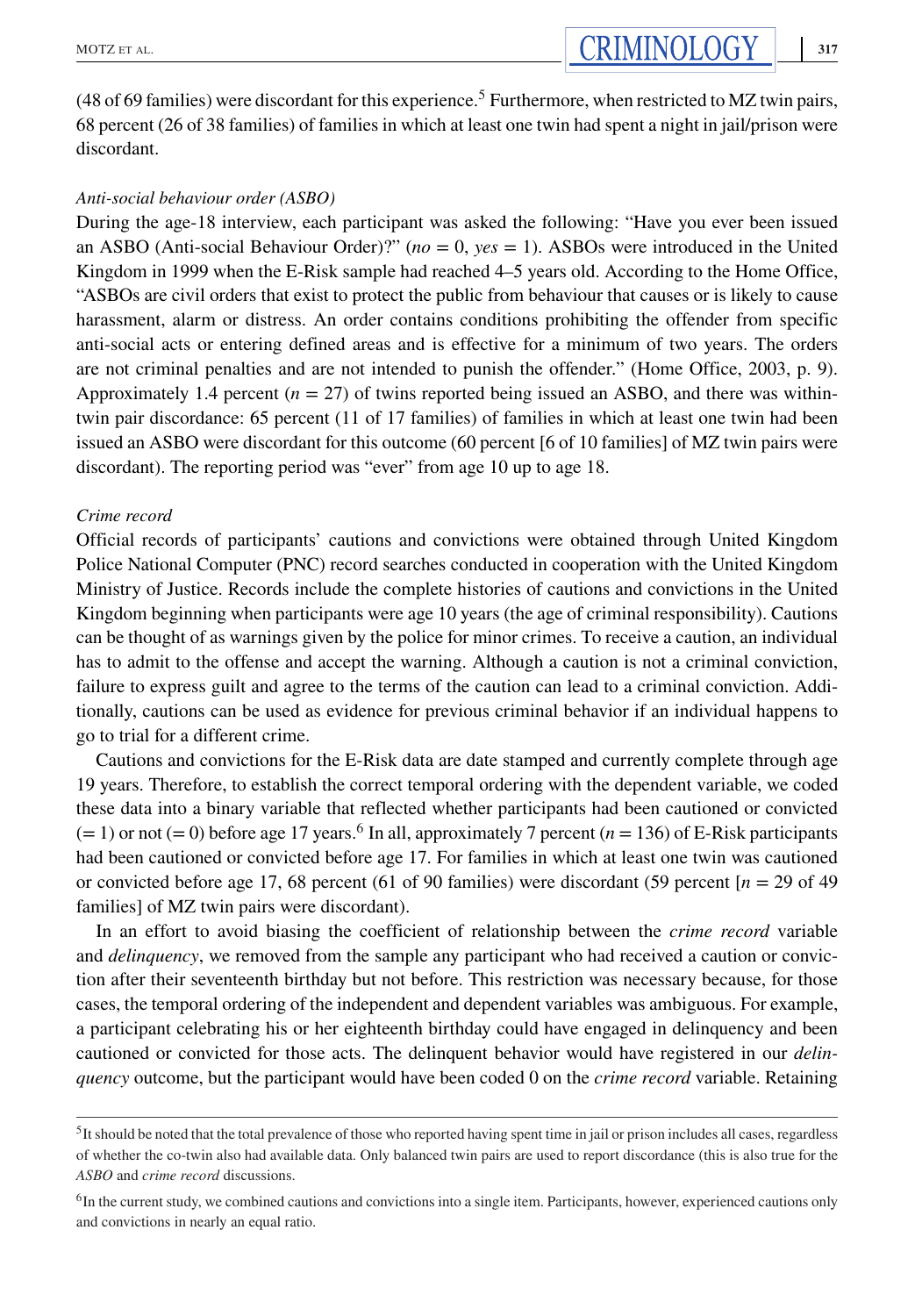cases like this would bias our coefficient estimates. Also, removing these cases had the added benefit of reducing ambiguity in the temporal ordering of the *jail/prison* variable and the *ASBO* variable by removing cases in which these events possibly overlapped with a caution or conviction during the delinquency reporting period. In all,  $n = 69$  participants were removed from the analytical sample as a result of this restriction (all descriptive statistics reported above and in table 1 were computed after removing these ambiguous cases).

### **2.2.3 Covariates**

Although the family fixed-effects design rules out many sources of confounding, it is necessary to control for confounding influences that are not shared by twins, such as cognitive and behavioral differences (Beaver, 2008; Harris, 1995; Knopik, Neiderhiser, DeFries, & Plomin, 2017). These nonshared factors can be thought of as influences that are not equal across twins, including environments that violate the equal environments assumption (see footnote 1). To address this point, we included several covariates in our multivariate analyses. Also, it should be noted the E-Risk comprises exclusively of same-sex pairs, so sex is controlled by design in the family fixed-effects models. For a full description of the measurement details of the covariates, see appendix A at the end of this article.

Self-reported *delinquency at age 12* was included to capture involvement in delinquency from the previous assessment period. A composite scale of mother- and teacher-reported *externalizing problems at age 12* was also included. This measure combines information from the parent-reported Child Behavior Checklist (Achenbach, 1991a) and information from the Teacher's Report Form (Achenbach, 1991b). Notably, parents (most frequently mothers) and teachers reported on a range of behaviors, including each individual twin's exposure to antisocial peers. A multi-occasion/multi-informant factor tapping into *low self-control* during the twin's first decade of life was included to capture individual differences as a result of levels of self-control. *Cognitive ability at age 12* was measured via the Wechsler Intelligence Scale for Children (2003). At age 18, participants were classified into four groups according to the highest educational qualification they attained based on their performance on the General Certificate of Secondary Education. These standardized examinations are taken by students at the end of compulsory education at 16 years of age. We included the group each participant sat in as the *educational achievement* variable in our analysis. Finally, the analysis includes a control for a parent-reported indicator of which twin was born first within the pair (*twin identifier*).

#### **2.3 Analysis plan**

The analysis proceeded in three interrelated steps, with each step progressively accounting for more potential sources of confounding. All associations presented in the tables in this section were estimated by linear regression. Because the outcome variable (*delinquency at age 18*) showed signs of positive skew, we conducted robustness checks using Poisson regression. We chose not to present them as our feature results because the Poisson model, when estimated in a family fixed-effects framework, drops any cases in which twin 1 and twin 2 both scored 0 on the outcome (Rabe-Hesketh & Skrondal, 2012). This resulted in  $n = 308$  cases being omitted from the Poisson analysis. Rather than lose those cases, we opted to estimate all relationships by linear regression. Importantly, though, our substantive conclusions remain the same when the relationships are estimated by Poisson regression (see tables S4–S6 in the online supporting information).

The first step estimated the association between contact with the justice system and delinquency at age 18. Separate models were analyzed for our three measures of contact with the justice system: ever spending a night in jail/prison, ever being issued an ASBO, and having an official crime record before age 17. In these models, a statistically significant negative association indicates that contact with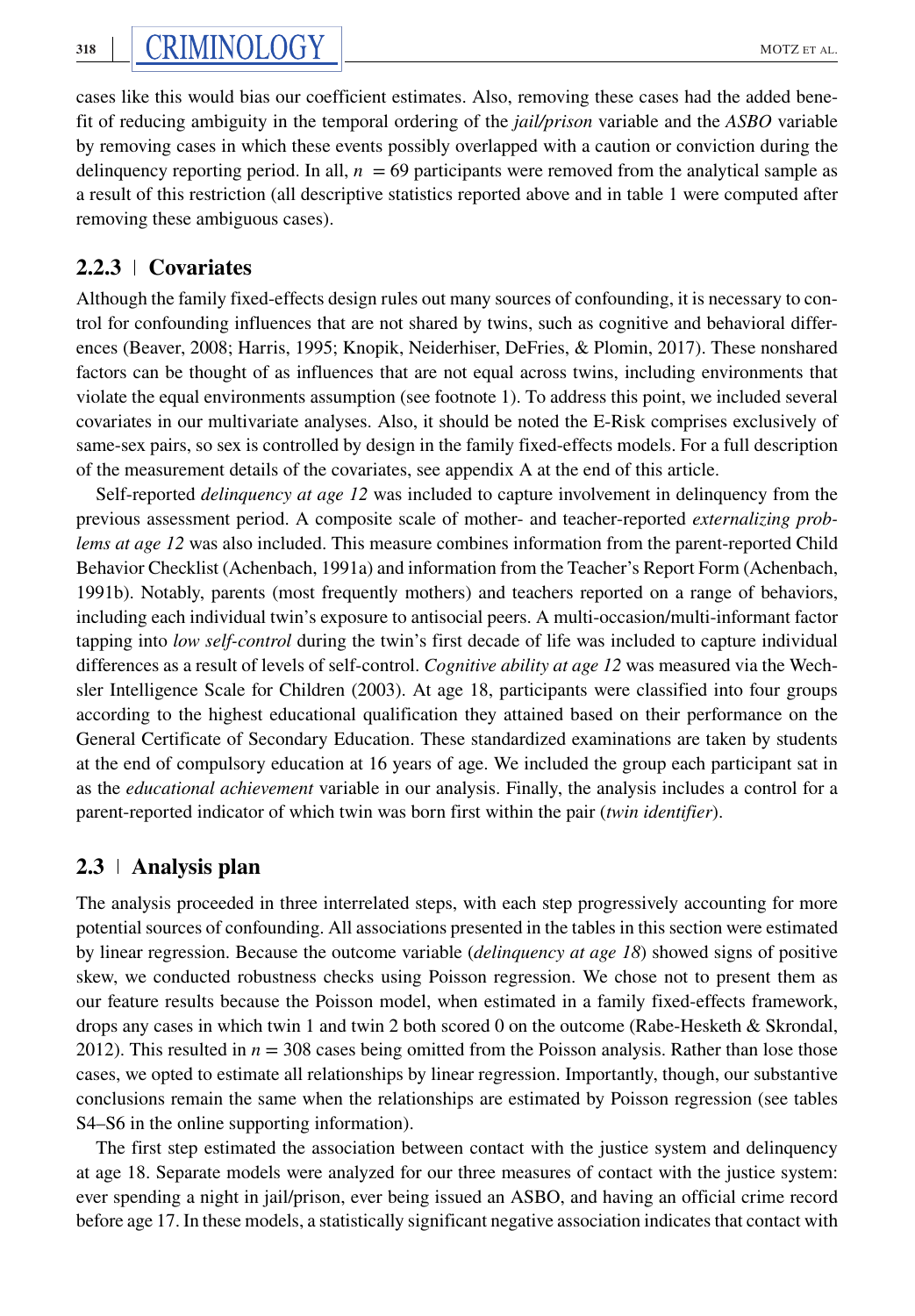## MOTZ ET AL. **319** CRIMINOLOGY 339

the justice system predicts *lower* levels of delinquency at age 18 (i.e., a deterrent effect). A positive association indicates that justice system contact predicts *higher* levels of delinquency at age 18 (i.e., a labeling effect). Multivariate models were statistically adjusted for the covariates listed earlier. These models were not, however, designed to account for family-level effects. In this respect, we consider the estimates from these models similar to those that have been produced by prior research.

The second and third steps of the analysis had a family fixed-effects design. This model can be expressed algebraically as follows (see Kohler et al., 2011; for a general discussion of the standard fixed effects regression model, see Allison, 2009; Wooldridge, 2015):

$$
y_{1j} - y_{2j} = (\mu_1 - \mu_2) + b_1 (x_{1j} - x_{2j}) + b_2 (c_{1j} - c_{2j}) + (e_{1j} - e_{2j})
$$

where  $y_{1j} - y_{2j}$  captures the within-twin pair difference in delinquency between twin 1 and twin 2 in family *j*,  $\mu_1 - \mu_2$  represents the mean within-twin pair difference observed in the sample,  $b_1$  reflects the effect of within-twin pair differences in the key independent variable on the outcome,  $b_2$  represents the collective influence of the covariates, and  $e_{1j} - e_{2j}$  estimates the impact of unmeasured within-twin pair differences on the outcome.

For the second step of our analysis, we estimated the effect of contact with the justice system on delinquency using the family fixed-effects model. We did so using the full sample, which includes both MZ and DZ twin pairs. Use of this model allowed for us to observe the effect of contact with the justice system on delinquency at age 18 while statistically controlling for family effects (meaning anything that is shared by twins that works to make them more similar to one another) and, in the multivariate model, the observed environmental factors captured by the covariates. Yet the inclusion of DZ twins in the sample does not allow for us to adjust for genetic endowments in full because DZ twins only share, on average, 50 percent of their DNA.

In the third step of the analysis, we also relied on the family fixed-effects model, but this time the sample was restricted to MZ twin pairs. This analysis produced the most conservative coefficient estimates because it ruled out all family-level effects, including genetic endowments. We will draw on the pattern of findings from all three steps to reach substantive conclusions concerning the degree of support we find for deterrence or labeling theory.

## **3 RESULTS**

#### **3.1 Does spending a night in jail or prison increase or decrease delinquency?**

Table 2 shows the results of the statistical models using the *jail/prison* variable as the key predictor of *delinquency at age 18*. The table includes six columns, with each column presenting estimates from a unique model. The first column in the table, labeled "No Fixed Effects", presents the results of a bivariate ordinary least-squares (OLS) regression model. As the label indicates, this model does not include family fixed effects. As can be seen, consistent with labeling theory's hypothesis, spending a night in jail/prison was associated with higher levels of delinquency at age 18 and the effect was statistically significant ( $p < .001$ ). The effect size estimate was  $b = 3.648$ , indicating that youth who reported spending a night in jail/prison self-reported more than 3.5 more acts of delinquency at age 18, on average, compared with youth who had not spent a night in jail/prison.

The second OLS model under the "No Fixed Effects" heading was adjusted for the influence of the covariates. Notably, among the covariates is a measure of delinquency taken from age 12. Thus, the multivariate analysis estimates can be interpreted as the impact of spending a night in jail/prison on *changes* in delinquency between age 12 and 18. After including the covariates, we see the positive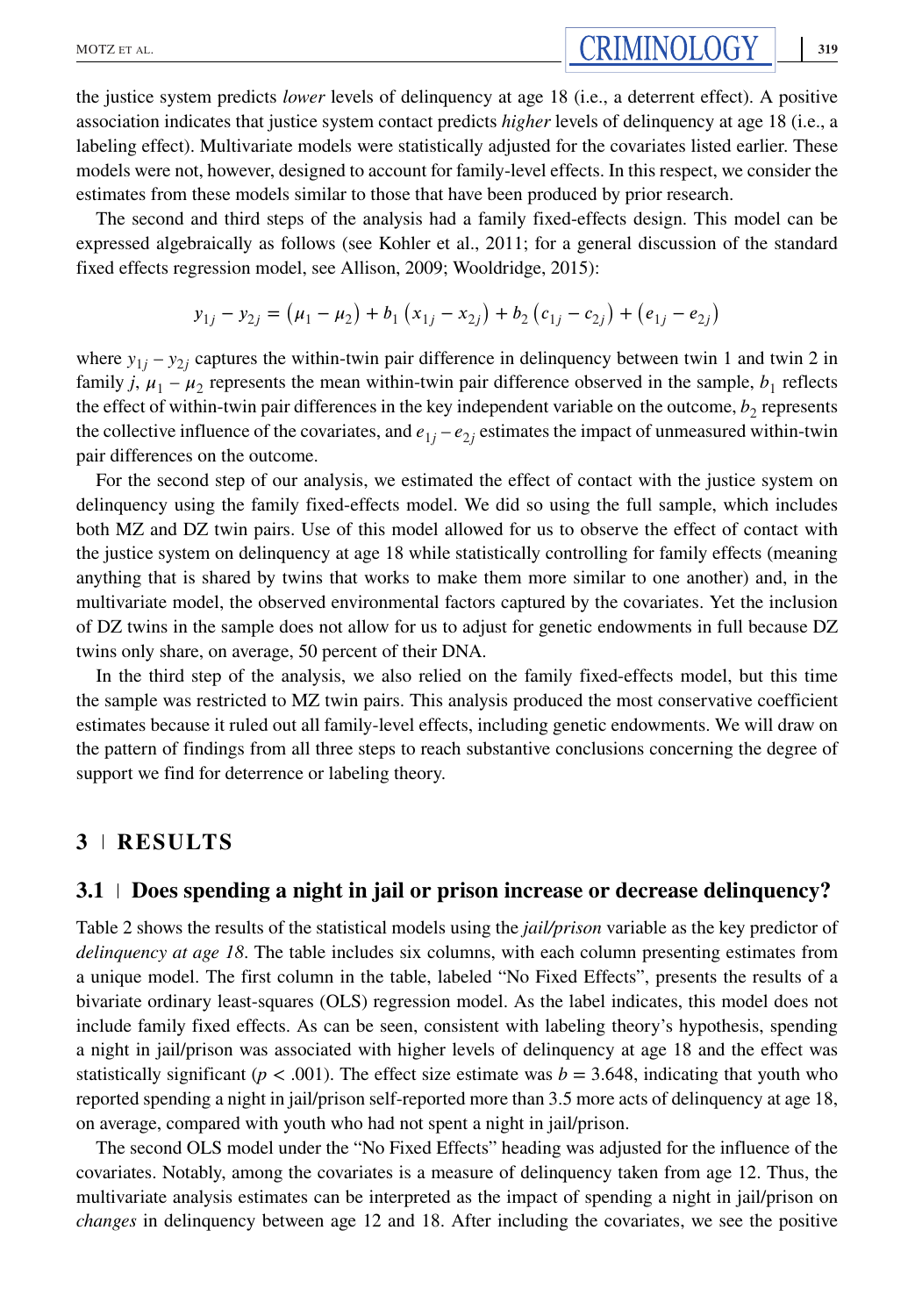|                                | <b>No Fixed Effects</b> |                       |                                                                                                     | <b>Fixed Effects</b> | <b>Fixed Effects</b> |                  |
|--------------------------------|-------------------------|-----------------------|-----------------------------------------------------------------------------------------------------|----------------------|----------------------|------------------|
|                                |                         | (MZ & DZ)             | (MZ & DZ)                                                                                           |                      | (MZ Only)            |                  |
|                                | $\boldsymbol{h}$        | $\boldsymbol{h}$      | $\boldsymbol{h}$                                                                                    | $\boldsymbol{h}$     | $\boldsymbol{h}$     | $\boldsymbol{h}$ |
| <b>Variables</b>               | $[95\% \text{ CI}]$     | $[95\%$ CI]           | $[95\% \text{ CI}]$                                                                                 | $[95\%$ CI]          | $195\%$ CI1          | $195\%$ CI1      |
| Key Independent Variable       |                         |                       |                                                                                                     |                      |                      |                  |
| $Jail/prison = 1$              | $3.648***$              | $2.396***$            | $1.958***$                                                                                          | $1.627***$           | $1.808***$           | $1.745***$       |
|                                |                         |                       | $[3.060, 4.236]$ $[1.789, 3.003]$ $[1.346, 2.571]$ $[1.026, 2.229]$ $[.992, 2.623]$ $[.948, 2.542]$ |                      |                      |                  |
| Covariates                     |                         |                       |                                                                                                     |                      |                      |                  |
| Delinquency, age 12            |                         | $.247***$             |                                                                                                     | $.147***$            |                      | $.157***$        |
|                                |                         | [.198, .296]          |                                                                                                     | [.100, .195]         |                      | [.092, .221]     |
| Ext. problems, age 12          |                         | $.018^{\ast\ast\ast}$ |                                                                                                     | $.018***$            |                      | .009             |
|                                |                         | [.008, .029]          |                                                                                                     | [.005, .030]         |                      | $[-.009, .027]$  |
| Low self-control               |                         | $.204***$             |                                                                                                     | .135                 |                      | $.436***$        |
|                                |                         | [.081, .327]          |                                                                                                     | $[-0.046, 0.316]$    |                      | [.124, .748]     |
| Cognitive ability, age 12      |                         | $.015***$             |                                                                                                     | .006                 |                      | .005             |
|                                |                         | [.008, .022]          |                                                                                                     | $[-.006, .017]$      |                      | $[-.012, .023]$  |
| <b>Educational achievement</b> |                         | $-.090$               |                                                                                                     | $-.104$              |                      | $-.072$          |
|                                |                         | $[-.225, .045]$       |                                                                                                     | $[-.297, .090]$      |                      | $[-.361, .216]$  |
| Twin identifier                |                         | $-.138$               |                                                                                                     | $-.098$              |                      | $-.100$          |
|                                |                         | $[-.280, .004]$       |                                                                                                     | $[-.235, .040]$      |                      | $[-.278, .079]$  |
| Family fixed effects included? |                         | N <sub>o</sub>        |                                                                                                     | Yes                  |                      | Yes              |
| N                              |                         | 1,903                 |                                                                                                     | 1,903                |                      | 1,068            |

|  |  |  |  |  |  |  | <b>TABLE 2</b> Regression of delinquency at age 18 on spent night in jail/prison and covariates |
|--|--|--|--|--|--|--|-------------------------------------------------------------------------------------------------|
|--|--|--|--|--|--|--|-------------------------------------------------------------------------------------------------|

*Abbreviations:* CI = confidence interval; DZ = dizygotic twin pairs; Ext. = externalizing; MZ = monozygotic twin pairs.  $*_{p}$  < .05; \*\**p* < .01; \*\*\**p* < .001 (two-tailed).

effect remains, albeit reduced in size. Specifically, spending a night in jail or prison is associated with a 2.396 ( $p < .001$ ) point increase, on average, in delinguency from age 12 to age 18.

The two columns in the middle of table 2 present estimates gleaned from the family fixed-effects models where both MZ and DZ twin pairs were included. These coefficient estimates can be interpreted as the impact of within-twin pair differences in ever spending a night in jail/prison on twin-pair differences in delinquency at age 18. The results of the bivariate model presented in the third column reveal that, after accounting for family fixed effects, twins who reported spending a night in jail or prison self-reported  $b = 1.958$  ( $p < .001$ ) more acts of delinquency, on average, compared with their co-twin who did not spend a night in jail or prison. In other words, after accounting for family fixed effects, we maintain support for the labeling hypothesis. The statistical and substantive conclusions do not change when the covariates are added to the model ( $b = 1.627$ ,  $p < .001$ ).

Based on these results, we were concerned that the observed effects may represent a general deterrent/spillover effect (see, generally, Bhuller, Dahl, Løken, & Mogstad, 2018), where the twin who experienced justice system contact may not change his or her level of delinquency at age 18, but the co-twin reduced his or her involvement in delinquency. This would substantively reveal a general deterrent effect but would statistically appear as a labeling effect. We, therefore, performed a supplemental analysis by computing the residuals from a regression model where delinquency at age 18 was the dependent variable and delinquency at age 12 was the predictor. The pattern of residuals we observed indicated that, on average, twins who had spent a night in jail/prison had large positive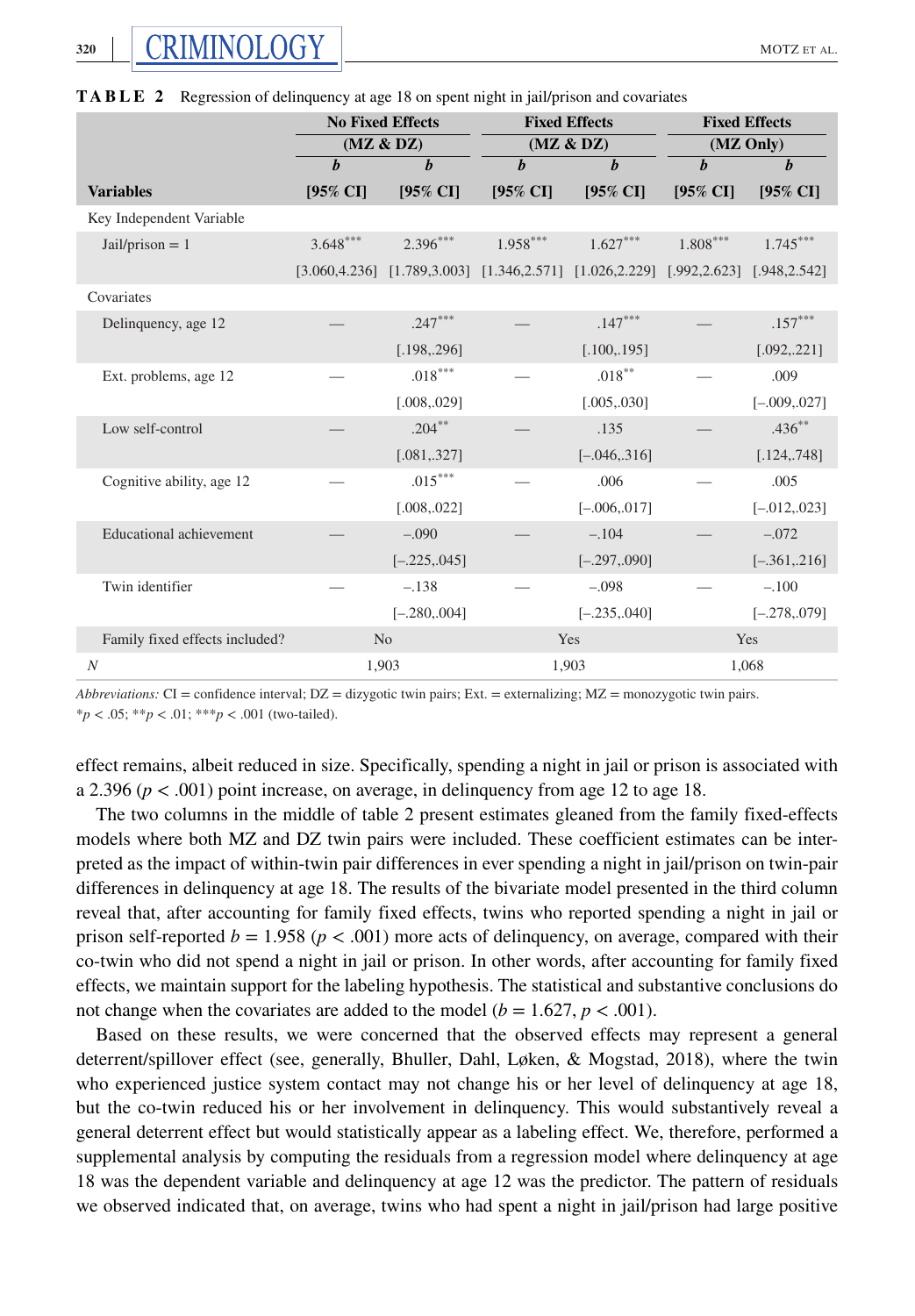Returning to table 2, we see the estimate was not substantively affected when the analysis was restricted to MZ twins in the "Fixed Effects (MZ Only)" models, which appear in the last two columns of table 2. After accounting for all sources of family effects and the covariates, MZ twins who had spent a night in jail or prison, on average, increased their involvement in delinquency by 1.745 points ( $p < .001$ ) from age 12 to age 18 compared with their co-twin who had not spent a night in jail or prison. Taken together, the positive associations between ever spending a night in jail/prison and delinquency at age 18 in all of the models provides robust evidence in favor of the labeling hypothesis.

## **3.2 Does being issued an anti-social behaviour order (ASBO) increase or decrease delinquency?**

Table 3 shows the results of the statistical models using the *ASBO* variable as the key predictor of *delinquency at age 18*. Again, consistent with the labeling hypothesis, being issued an ASBO was associated with an increase in delinquency at age 18 in the OLS regression models (the "No Fixed Effects" columns). Estimates from the multivariate model indicated that, on average, individuals who had been issued an ASBO showed greater increases from age 12 to age 18 than did those who had not been issued an ASBO ( $b = 2.751$ ,  $p < .001$ ).

The family fixed-effects estimates corroborated the findings from the OLS models by revealing that after adjusting for family effects, twin-pair differences in being issued an ASBO were statistically significantly associated with twin-pair differences in delinquency at age 18. Twins who had been issued an ASBO, on average, increased in delinquency from age 12 to age 18 by 2.990 points  $(p < .001)$ . The findings from supplemental analysis again revealed that the positive coefficient observed here was a result of an increase in delinquency on the part of the twins who had received an ASBO and not because of a decrease in delinquency on the part of the twins who did not receive an ASBO. Specifically, on average, the residuals generated from a regression model predicting delinquency at age 18 with delinquency at age 12 were large and positive for twins who had been issued an ASBO and were statistically indistinguishable from zero for co-twins who had not been issued an ASBO. Furthermore, substantive conclusions were robust to further controls for genetic influences in the "MZ Only" fixed-effects model (last two columns in table 3), providing consistent support for the labeling hypothesis.

## **3.3 Does having an official crime record increase or decrease delinquency?**

Table 4 shows the results of the statistical models using the official *crime record* variable as the key predictor of *delinquency at age 18*. We consider the results from this section to be the most conservative because they rely on the official Ministry of Justice records, which allows for us to rule out sharedmethods bias and to ensure proper temporal ordering of all variables.

Consistent with the labeling hypothesis, having a crime record was associated with an increase in delinquency at age 18 in the OLS regression models (the "No Fixed Effects" columns). Estimates from the multivariate model indicated that, on average, individuals who had a crime record showed greater increases in delinquency from age 12 to age 18 than did those who did not have a record ( $b = 1.065$ ,  $p < .001$ ).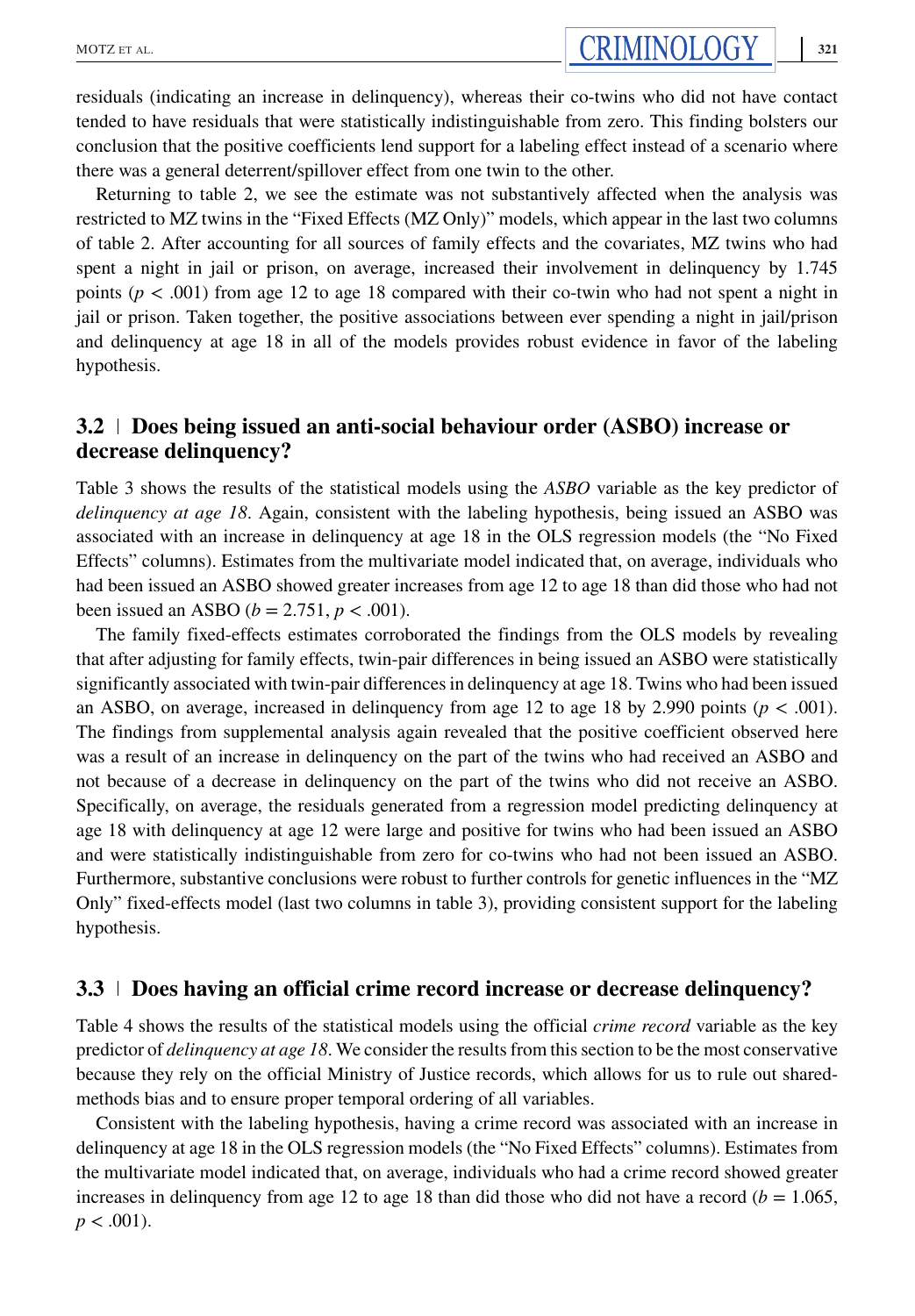|                                | <b>No Fixed Effects</b> |                                                                                                       | <b>Fixed Effects</b> |                 | <b>Fixed Effects</b> |                     |
|--------------------------------|-------------------------|-------------------------------------------------------------------------------------------------------|----------------------|-----------------|----------------------|---------------------|
|                                | (MZ & DZ)               |                                                                                                       | (MZ & DZ)            |                 | (MZ Only)            |                     |
|                                | $\boldsymbol{h}$        | $\boldsymbol{h}$                                                                                      | h                    | $\bm{b}$        | $\boldsymbol{b}$     | $\bm{b}$            |
| <b>Variables</b>               | $195\%$ CI              | [95% CI]                                                                                              | $195\%$ CI           | $[95\%$ CI]     | $[95\%$ CI]          | $[95\% \text{ CI}]$ |
| Key Independent Variable       |                         |                                                                                                       |                      |                 |                      |                     |
| $ASBO = 1$                     | $4.232***$              | $2.751***$                                                                                            | $3.091***$           | $2.990***$      | $3.667***$           | $3.978***$          |
|                                |                         | $[3.180, 5.284]$ $[1.646, 3.856]$ $[1.799, 4.383]$ $[1.728, 4.253]$ $[1.967, 5.366]$ $[2.332, 5.625]$ |                      |                 |                      |                     |
| Covariates                     |                         |                                                                                                       |                      |                 |                      |                     |
| Delinquency, age 12            |                         | $.263***$                                                                                             |                      | $.162***$       |                      | $.161***$           |
|                                |                         | [.214, .312]                                                                                          |                      | [.114, .210]    |                      | [.097, .225]        |
| Ext. problems, age 12          |                         | $.022***$                                                                                             |                      | $.017***$       |                      | .010                |
|                                |                         | [.012, .033]                                                                                          |                      | [.005, .029]    |                      | $[-.009, .028]$     |
| Low self-control               |                         | $.198***$                                                                                             |                      | .110            |                      | $.467**$            |
|                                |                         | [.073, .322]                                                                                          |                      | $[-.072, .292]$ |                      | [.156, .778]        |
| Cognitive ability, age 12      |                         | $.016***$                                                                                             |                      | .007            |                      | .004                |
|                                |                         | [.009, .023]                                                                                          |                      | $[-.004, .019]$ |                      | $[-.013, .021]$     |
| <b>Educational achievement</b> |                         | $-.187*$                                                                                              |                      | $-.185$         |                      | $-.163$             |
|                                |                         | $[-329, -.044]$                                                                                       |                      | $[-.378, .007]$ |                      | $[-.449, .123]$     |
| Twin identifier                |                         | $-.151$ <sup>*</sup>                                                                                  |                      | $-.112$         |                      | $-.120$             |
|                                |                         | $[-.293, -.009]$                                                                                      |                      | $[-.250, .025]$ |                      | $[-.299, .058]$     |
| Family fixed effects included? |                         | N <sub>0</sub>                                                                                        |                      | Yes             | Yes                  |                     |
| Ν                              |                         | 1.903                                                                                                 |                      | 1,903           |                      | 1,068               |

|  |  |  |  | <b>TABLE 3</b> Regression of delinquency at age 18 on being issued an ASBO and covariates |  |  |
|--|--|--|--|-------------------------------------------------------------------------------------------|--|--|
|--|--|--|--|-------------------------------------------------------------------------------------------|--|--|

*Abbreviations:* ASBO = anti-social behaviour order; CI = confidence interval; DZ = dizygotic twin pairs; Ext. = externalizing;  $MZ = monozygotic$  twin pairs.

 $**p* < .05; ***p* < .01; ****p* < .001$  (two-tailed).

The family fixed-effects estimates substantively fall in line with those from the OLS models by demonstrating that after adjusting for family effects, twin-pair differences in having a crime record were significantly associated with twin-pair differences in delinquency at age 18 in the full sample. Twins who had a crime record, on average, increased in delinquency from age 12 to age 18 by .681 points  $(p < .05)$ . Again, the findings from supplemental analysis revealed the positive coefficient observed here was a result of an increase in delinquency on the part of the twins who had a crime record and not because of a decrease in delinquency on part of the twins who did not. Specifically, on average, the computed residuals for twins who had a crime record were positive, whereas the residuals for co-twins without a crime record were not statistically distinguishable from zero.

It should be noted, though, that the size of the coefficient is reduced as we move to the fixed-effects models more so for this variable than for the *jail/prison* and *ASBO* variables. This pattern of results indicates some selection effects for the *crime record* variable are ruled out by controlling for familylevel influences. Although we cannot know for sure, some family-level effects (e.g., neighborhood influences or extralegal influences) may have been shared by twins that make it more/less likely they will have an official record. This finding could be the explanation for the coefficients showing a more substantial decrease from the OLS model to the family fixed-effects models here than when the other two justice contact variables were examined. Nonetheless, the coefficient estimates gleaned from the family fixed-effects models are substantively significant and stable from the full sample model to the MZ-only model, although it falls just outside of the conventional threshold for statistical significance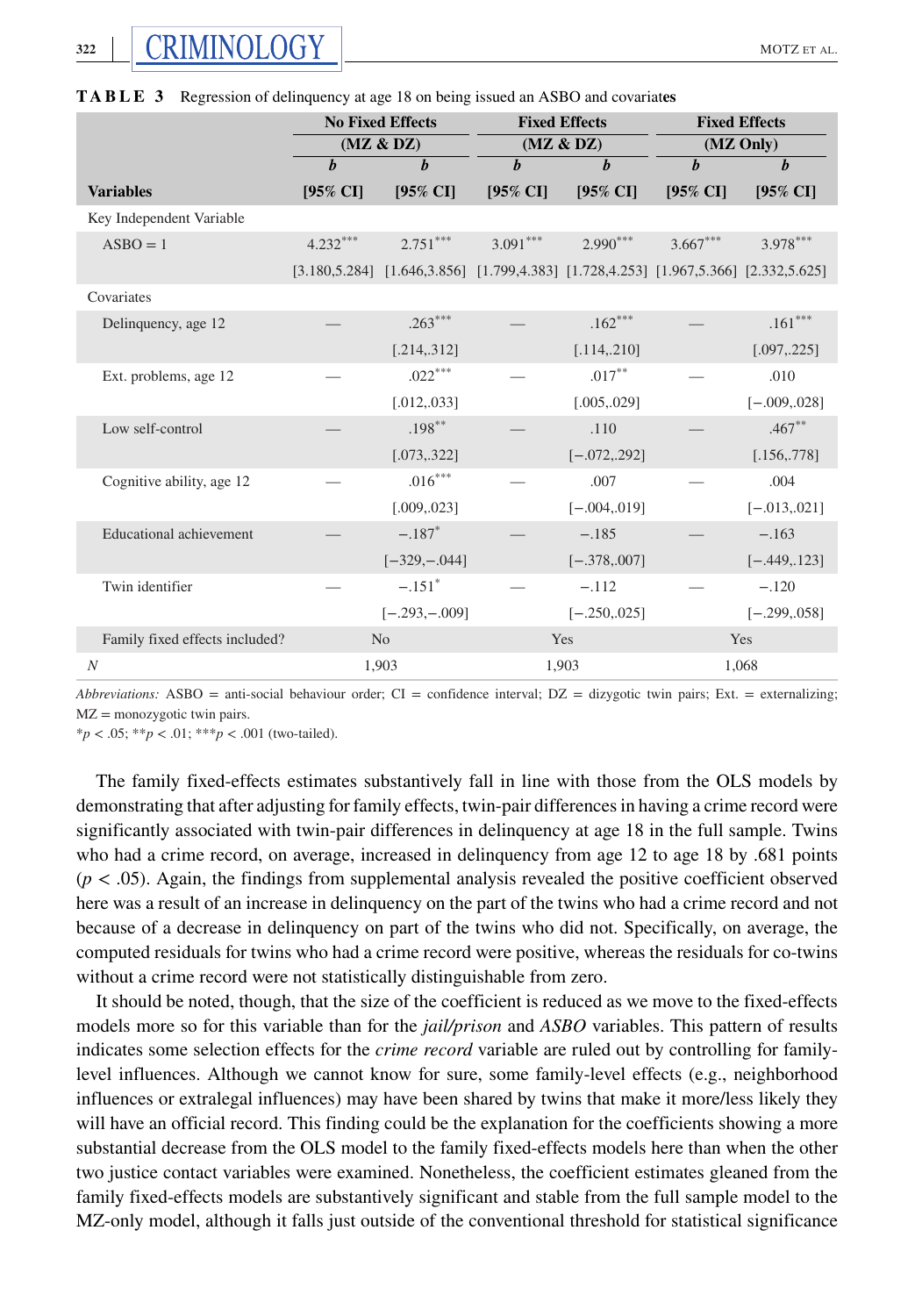|                                | <b>No Fixed Effects</b> |                  |                  | <b>Fixed Effects</b> | <b>Fixed Effects</b> |                                                                      |
|--------------------------------|-------------------------|------------------|------------------|----------------------|----------------------|----------------------------------------------------------------------|
|                                | (MZ & DZ)               |                  | (MZ & DZ)        |                      | (MZ Only)            |                                                                      |
|                                | $\boldsymbol{b}$        | $\boldsymbol{b}$ | $\boldsymbol{b}$ | $\boldsymbol{b}$     | $\boldsymbol{b}$     | $\boldsymbol{b}$                                                     |
| <b>Variables</b>               | $[95\%$ CI]             | [95% CI]         | [95% CI]         | $[95\%$ CI]          | $[95\%$ CI]          | [95% CI]                                                             |
| Key Independent Variable       |                         |                  |                  |                      |                      |                                                                      |
| Crime record $= 1$             | $2.329***$              | $1.065***$       | $.984***$        | $.681*$              | $.828*$              | .694                                                                 |
|                                | [1.778, 2.881]          | [.498, 1.633]    |                  |                      |                      | $[0.432, 1.535]$ $[0.144, 1.217]$ $[0.044, 1.611]$ $[-0.082, 1.469]$ |
| Covariates                     |                         |                  |                  |                      |                      |                                                                      |
| Delinquency, age 12            |                         | $.258***$        |                  | $.146***$            |                      | $.151***$                                                            |
|                                |                         | [.209, .308]     |                  | [.098, .195]         |                      | [.086, .216]                                                         |
| Ext. problems, age 12          |                         | $.020***$        |                  | $.019***$            |                      | .010                                                                 |
|                                |                         | [.010, .031]     |                  | [.007, .032]         |                      | $[-.009, .029]$                                                      |
| Low self-control               |                         | $.209**$         |                  | .142                 |                      | $.434***$                                                            |
|                                |                         | [.084, .334]     |                  | $[-.041, .325]$      |                      | [.117, .751]                                                         |
| Cognitive ability, age 12      |                         | $.016^{***}$     |                  | .007                 |                      | .007                                                                 |
|                                |                         | [.009, .023]     |                  | $[-.004, .019]$      |                      | $[-.011, .025]$                                                      |
| <b>Educational achievement</b> |                         | $-.168*$         |                  | $-.175$              |                      | $-.187$                                                              |
|                                |                         | $[-.312, -.023]$ |                  | $[-.369, .019]$      |                      | $[-.481, .107]$                                                      |
| Twin identifier                |                         | $-.134$          |                  | $-.094$              |                      | $-.081$                                                              |
|                                |                         | $[-.277, .010]$  |                  | $[-.233, .045]$      |                      | $[-.263, .101]$                                                      |
| Family fixed effects included? |                         | N <sub>0</sub>   |                  | Yes                  |                      | Yes                                                                  |
| $\boldsymbol{N}$               |                         | 1,903            |                  | 1,903                |                      | 1,068                                                                |

| <b>TABLE 4</b> Regression of delinquency at age 18 on having an official crime record before age 17 and covariates |
|--------------------------------------------------------------------------------------------------------------------|
|--------------------------------------------------------------------------------------------------------------------|

*Abbreviations:* CI = confidence interval; DZ = dizygotic twin pairs; Ext. = externalizing; MZ = monozygotic twin pairs.  $*_{p}$  < .05; \*\**p* < .01; \*\*\**p* < .001 (two-tailed).

 $(b = .694, p = .079)$  in the multivariate MZ-only model (see the last columns in table 4). It is also important to note that we observed a positive and statistically significant coefficient when the dependent variable was restricted to illegal delinquency (results presented in tables S1–S3 and S7–S9 of the online supporting information). Thus, when taken together, the evidence from these analyses show support for the labeling hypothesis.

## **4 DISCUSSION AND CONCLUSION**

We sought to conduct a rigorous test between deterrence and labeling hypotheses. Drawing on data from a nationally representative and longitudinal birth cohort of British adolescent twins, we found that contact with the justice system—through spending a night in jail/prison, being issued an ASBO, or having an official crime record—promotes misbehavior, which supports the labeling hypothesis. With this in mind, we highlight four contributions from this study that warrant consideration. We then discuss some of the broader implications our findings might have for the justice system.

## **4.1 Contributions**

First, we followed the call of previous research (see, e.g., Farrington, 2003; Murray et al., 2009; Piquero et al., 2011; Pogarsky, 2002) and employed one of the most rigorous nonexperimental methodological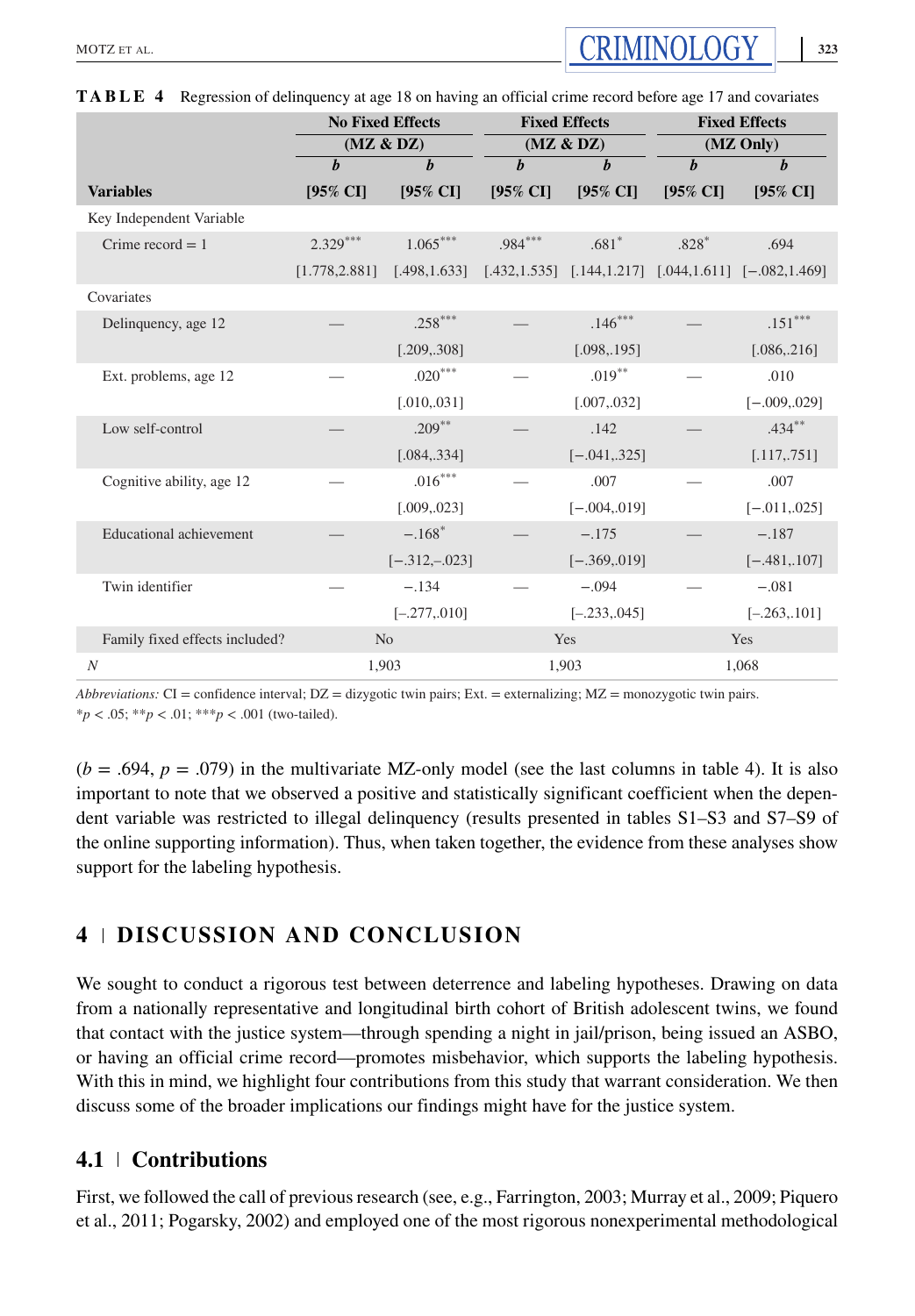designs capable of accounting for a wide range of selection effects and confounding influences. Using the family fixed-effects model (Kohler et al., 2011), we leveraged nationally representative twin data to take advantage of the natural experiment that twins provide by the fact that they share their family environment and their genetic endowments. Such family effects work to make twins similar to one another. By focusing on within-twin pair differences, then, we were able to rule out the effects of these family environments and genetic influences, providing us the opportunity to glean some of the most precise estimates for the impact of justice system contact on future behavior. In doing so, we have demonstrated that twin samples and methods have utility for criminological theory testing that reaches beyond the typical strategy of estimating heritability (see Moffitt & Beckley, 2015).

A second feature of this study is that we drew on three separate measures—two that were selfreported and one obtained from official Ministry of Justice records—of justice system contact. The pattern of findings was substantively consistent across these specifications, providing robust support for the labeling hypothesis. The findings across such forms of contact demonstrate that even sanctions that do not penetrate far into the justice system are potentially criminogenic, an outcome that has important implications for policy. Of interest to labeling theorists, the effect of ASBO was found to be a substantively strong predictor of later misbehavior. This is important because, in our opinion, the ASBO represented an archetypal label—recall that it was not intended to be punitive; rather, it was intended to be preventative by identifying those who were at risk of bad behavior. It was also intended to be a public label, and that is exactly the effect it seemed to have had. We believe the findings from the ASBO analysis are particularly revealing given this context even though ASBOs are no longer in use.

Third, we analyzed as an outcome broad-spectrum delinquency rather than an official outcome (e.g., rearrest or reconviction) that is more commonly assessed in the deterrence and labeling literatures. The results for justice system outcomes like rearrest may be biased because individuals who experience such contact are often at an increased risk for future contact with the justice system simply because they are known by its actors, such as arresting police officers. An outcome variable such as delinquency, therefore, allowed for us to observe change in behavior that is not biased by the actions of justice system actors. Furthermore, by relying on self-reported delinquency, we can capture delinquent and illegal acts done by the participants that may not be known to the justice system, which would not be captured if we were to rely on official records. For these reasons, we believe the focus on self-reported delinquency represents an important contribution to the labeling literature.

Fourth, we relied on a sample of individuals who are within the primary age range for engaging in antisocial behavior (i.e., 18-year-olds). This is important as it captures the impact of justice system contact for those who are peaking in their criminal careers. The impact of such contact for this population is notable as the increase in problem behavior may lead to a downward spiral of cumulative continuity for certain youth (e.g., Caspi, Bem, & Elder, 1989; Moffitt, 1993; Nagin & Paternoster, 1991; Sampson & Laub, 1992). Yet it should be noted that, at this time, we cannot observe how the increases in scores for delinquency will go on to affect participants' criminal trajectories. Follow-up analyses of this cohort with future phases of data collection will be better suited to answer that question.

#### **4.2 Limitations and future directions**

Although this study has many strengths, it should be kept in mind that participants were asked whether they had ever been in jail/prison or had ever been issued an ASBO during the age-18 interviews. Participants were not asked how old they were when these events occurred (E-Risk did not ask about timing because of concerns of telescoping when individuals are asked to report on open-ended events [Henry et al., 1994; Moffitt, Caspi, Rutter, & Silva, 2001]). Thus, in theory, it is possible that some participants spent a night in jail or prison or were issued an ASBO during the same past-year period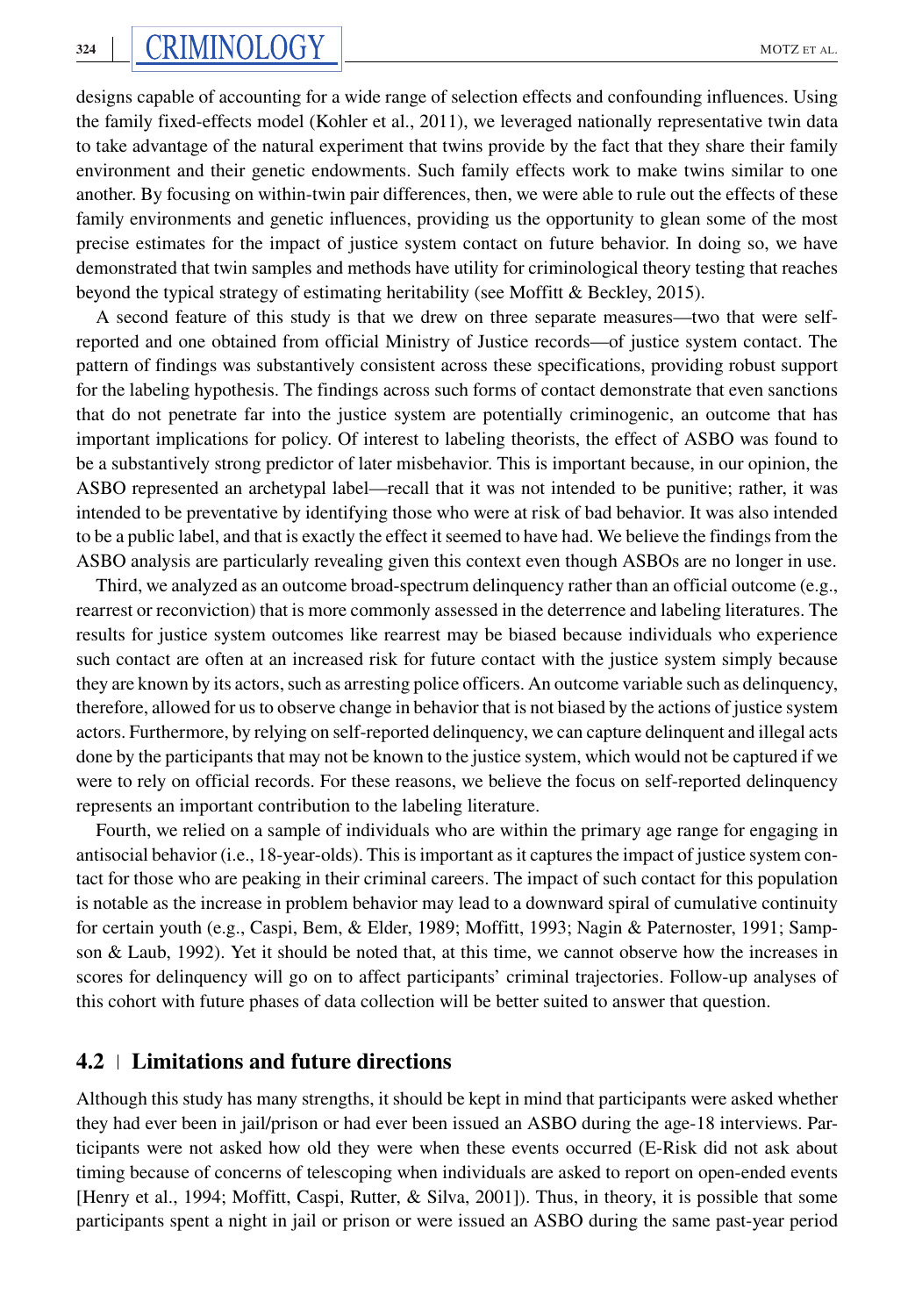## MOTZ ET AL. **325** CRIMINOLOGY 325

that they self-reported on their delinquency. In such individuals, the high rate of delinquency reported at age 18 might have precipitated the jail or prison night or the ASBO, complicating interpretations of the direction of influence between the two. Yet, we think this is unlikely to characterize many participants, especially for ASBOs, given that we know from other sources (newspapers, Police National Computer) that the earliest ASBOs in the United Kingdom, and in the E-Risk cohort, were given at age 10. Recall, however, that we were able to rule out this possibility for our analyses using the official record variable (cautions/convictions) and the substantive pattern of findings was unaffected. The estimated effect size, however, was smaller for the official record variable compared with the estimated effect sizes for jail/prison and ASBO.

An additional limitation is that this study was focused on one cohort of twins from the United Kingdom. Findings should be replicated using twins (or siblings) from other countries and potentially from other birth cohorts to gain a broader perspective on how generalizable the results are.

With the results and the associated limitations of our study in mind, we believe there are at least three areas on which future studies can build. First, we were able to speak to the average effect of justice system contact on subsequent delinquent behavior. There is now a need for insight into whether there is heterogeneity in the impact of justice system contact experiences. In particular, scholars should attempt to disentangle the differential effects potentially produced via dosage differences (e.g., length of time spent incarcerated and number of times incarcerated/convicted), legal differences (e.g., type of crime and age at offense), and differences in the offender's perception of the punishment (e.g., procedural justice). There is also a need to test offense-specific hypotheses in the deterrence/labeling debate. For instance, what effect does justice system contact have on the behaviors that caused the initial contact/sanctioning? We were unable to test offense-specificity, and other researchers in the deterrence versus labeling literature have also been unable to do so. This open area of inquiry, therefore, should be explored.

Second, even though we believe the family fixed-effects model is one of the most robust methodologies for investigating the influence of contact with the justice system, we do believe the model could be improved by embedding the family fixed-effects model within the longitudinal fixed-effects model. Such an analysis would allow researchers to control, by design, the environments that are shared within-twin pairs as well as the time-stable nonshared environmental influences. In essence, this would generate a three-level model in which time is nested within each twin and each twin is nested within a twin pair. To conduct an analysis such as this, however, one would need access to a data source that includes a much larger sample and multiple repeated measures to pin down the timing of justice system contact and delinquency (something that is currently not available in the E-Risk).

Third, the consistent pattern of labeling effects across our models lends confidence that these average effects are indeed real. Therefore, future studies should be aimed at dissecting the mediating mechanisms that cause justice system contact to promote delinquency. Although many researchers have explored how justice system contact indirectly increases criminal behavior through certain structural impediments that restrict life chances (e.g., Bernburg & Krohn, 2003; Chiricos et al., 2007; Lopes et al., 2012; Pager, 2003), we believe there is room to explore mediating variables that capture how justice system contact impacts an adolescent's identity. For instance, does justice system contact encourage adolescents to generate a "condemnation script" through which they begin to feel pessimism for their future and perceive themselves as being "doomed to deviance" (Maruna, 2001, p. 74)? We encourage future scholarship to explore the mechanisms that could be conduits for labeling outcomes (e.g., anger [Agnew, 1992], stigmatizing shame [Braithwaite, 1989], and sense of injustice [Sherman, 1993]).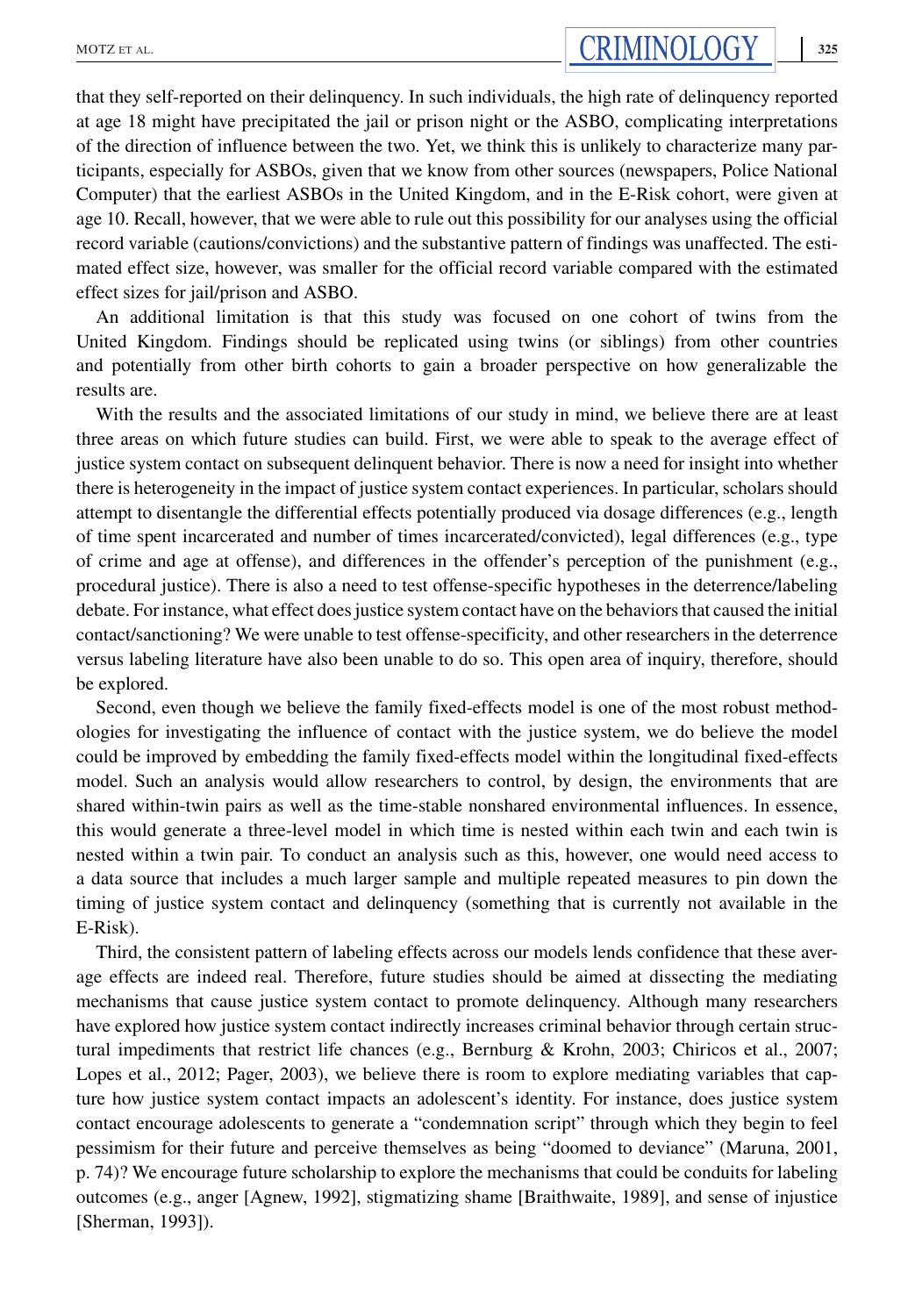## **4.3 Broader considerations**

With the contributions of this study in mind, we now consider the broader substantive, theoretical, and ethical concerns that may stem from them. Particularly, we focus on the concerns revolving around the role of the justice system and its impact on juveniles. With evidence that the impact of contact with the justice system is a substantively negative one, an interesting question can be raised: Why would we have expected contact with the justice system to have a deterrent effect? Perhaps if justice system contact caused people to "fear their future self," we would see deterrent effects (Paternoster & Bushway, 2009). But what we found is that justice system contact may have the opposite effect—rather than causing people to fear their future self, it may cause them to lose confidence in their future self. Therefore, the current system may work in a way that does not motivate individuals to conform to the norms of society. Instead, it leads young people to doubt their ability to get themselves out of the hole they have dug.

This makes sense when we consider the real-life consequences of spending time in jail—the event itself is often embarrassing and shameful. Typically, it consists of (at least) an overnight stay followed by a visit with a judge the next morning. The family often has to get involved for the young person to be released back into the community, which then causes anger, hostility, and embarrassment among family members. Given that family is an important part of the desistance process, weakening those social bonds is unlikely to have a crime-reducing effect. Furthermore, these reactions are often extended out to other interpersonal relationships in different settings, and as these relationships are ruined, prosocial connections are further attenuated, pushing the labeled adolescent further away from conventional society.

What does this mean for the justice system as it is currently constructed? We do not believe our findings show support for a shift to nonintervention. Rather, we believe it is important for the justice system and its actors to recognize the potentially negative impact it has. The public should be aware that the system is for the purpose of justice and retribution and that a utilitarian outcome such as specific deterrence is unlikely. With this in mind, our findings can be used to extend two policy recommendations.

First, although not a test of these hypotheses, we believe our findings fall in line with the arguments of the principles of effective intervention (see Andrews, 1995; Bonta & Andrews, 2016; Gendreau, 1996), which propose low-risk offenders should not be funneled through official justice system channels. There should be diversionary programs set up for these types of offenders so that they may be able to avoid the labeling process. A metaphor might help explain: Medical doctors do not send a patient suffering from a cold to the emergency room. Even though the patient can certainly get treatment there, the visit would likely be counterproductive as the patient would be exposed to far more harmful viruses and diseases that may ultimately result in worse health. Study findings have repeatedly shown that when low-risk offenders are brought into the justice system, the outcome is almost exclusively iatrogenic (e.g., Gatti, Tremblay, & Vitaro, 2009; Lowenkamp, Latessa, & Holsinger, 2006; Nagin, Cullen, & Jonson, 2009; Sperber, Latessa, & Makarios, 2013).

Second, our findings do not show support for fewer (or more) juvenile arrests. But they do indicate that if arrest rates are going to be maintained at their current level (or if they are to be heightened), then there should be a concerted effort toward offsetting the negative pathways that they create. If policy makers gain an understanding of these processes and pathways, they can develop and implement strategies to prevent labeling effects. Only then will the system have a chance of deterring criminal activity by way of contact with the offender.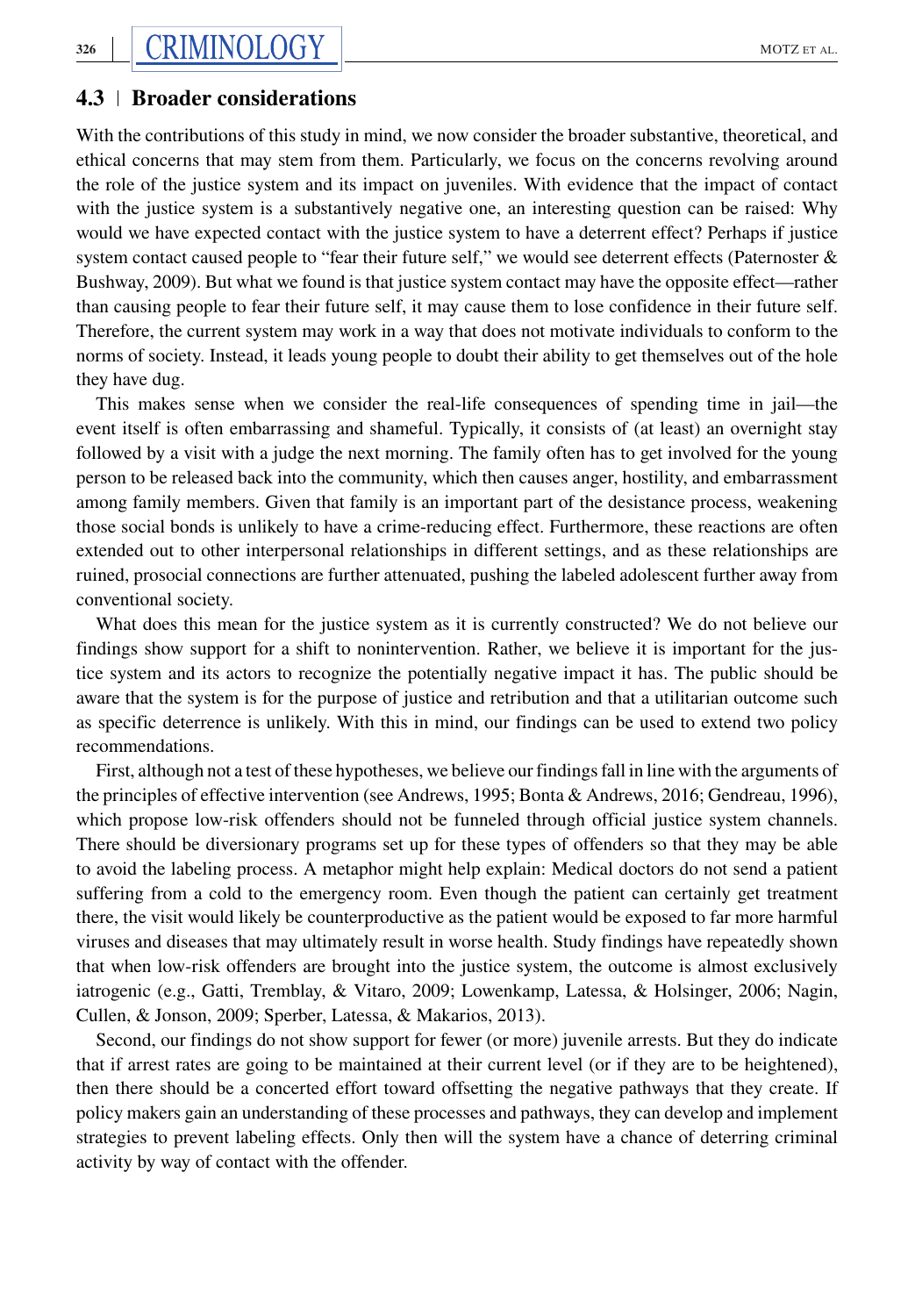#### **REFERENCES**

- Achenbach, T. M. (1991a). *Manual for the child behavior checklist/4-18 and 1991 profile*. Burlington: Department of Psychiatry, University of Vermont.
- Achenbach, T. M. (1991b). *Manual for the teacher's report form and 1991 profile*. Burlington: Department of Psychiatry, University of Vermont.
- Agnew, R. (1992). Foundation for a general strain theory of crime and delinquency. *Criminology*, *30*(1), 47–87. <https://doi.org/10.1111/j.1745-9125.1992.tb01093.x>
- Allison, P. D. (2009). *Fixed effects regression models*. Thousand Oaks: Sage.
- American Psychiatric Association. (1994). *Diagnostic and statistical manual of mental disorders* (4th ed.). Washington: Author.
- Andenaes, J. (1968). Does punishment deter crime? *Criminal Law Quarterly*, *11*, 76–93.
- Andrews, D. A. (1995). The psychology of criminal conduct and effective treatment. In J. McGuire (Ed.), *What works: Reducing reoffending*. West Sussex, England: Wiley.
- Auty, K. M., Farrington, D. P., & Coid, J. W. (2015). The validity of self-reported convictions in a community sample: Findings from the Cambridge Study in Delinquent Development. *European Journal of Criminology*, *12*, 562–580. <https://doi.org/10.1177/1477370815578198>
- Barnes, J. C. (2014). Catching the really bad guys: An assessment of the efficacy of the U.S. criminal justice system. *Journal of Criminal Justice*, *42*, 338–346.<https://doi.org/10.1016/j.jcrimjus.2014.04.002>
- Barnes, J. C., Wright, J. P., Boutwell, B. B., Schwartz, J. A., Connolly, E. J., Nedelec, J. L., & Beaver, K. M. (2014). Demonstrating the validity of twin research in criminology. *Criminology*, *52*, 588–626. [https://doi.org/10.1111/](https://doi.org/10.1111/1745-9125.12049) [1745-9125.12049](https://doi.org/10.1111/1745-9125.12049)
- Bateman, T. (2017). England and Wales. In S. H. Decker & N. Marteache (Eds.), *International handbook of juvenile justice*. Switzerland: Springer International.
- Beaver, K. M. (2008). Nonshared environmental influences on adolescent delinquent involvement and adult criminal behavior. *Criminology*, *46*, 341–369.<https://doi.org/10.1111/j.1745-9125.2008.00112.x>
- Beccaria, C. (1963). *On crimes and punishments*. Indianapolis: Bobbs-Merrill. (Original work published 1764)
- Becker, G. S. (1968). Crime and punishment: An economic approach. *Journal of Political Economy*, *76*, 169–217. <https://doi.org/10.1086/259394>
- Becker, G. S., & Tomes, N. (1986). Human capital and the rise and fall of families. *Journal of Labor Economics*, *4*(3), S1–S39.<https://doi.org/10.1086/298118>
- Bennett, W. J., DiIulio, Jr., J. J., & Walters, J. P. (1996). *Body count: Moral poverty and how to win America's war against crime and drugs*. New York: Simon & Schuster.
- Bentham, J. (1948). *An introduction to the principles of morals and legislation*. New York: Hafner. (Original work published 1789)
- Bernburg, J. G., & Krohn, M. D. (2003). Labeling, life chances, and adult crime: The direct and indirect effects of official intervention in adolescence on crime in early adulthood. *Criminology*, *41*, 1287–1318. [https://doi.org/](https://doi.org/10.1111/j.1745-9125.2003.tb01020.x) [10.1111/j.1745-9125.2003.tb01020.x](https://doi.org/10.1111/j.1745-9125.2003.tb01020.x)
- Bhati, A. S., & Piquero, A. R. (2007). Estimating the impact of incarceration on subsequent offending trajectories: Deterrent, criminogenic, or null effect. *Journal of Criminal Law and Criminology*, *98*, 207–254.
- Bhuller, M., Dahl, G. B., Løken, K. V., & Mogstad, M. (2018). Incarceration spillovers in criminal and family networks. *NBER WP No. 22878*. Retrieved from<https://doi.org/10.3386/w24878>
- Bonta, J., & Andrews, D. A. (2016). *The psychology of criminal conduct* (6th ed.). New York: Routledge.
- Braithwaite, J. (1989). *Crime, shame, and reintegration*. Cambridge, England: Cambridge University Press.
- Brennan, P. A., & Mednick, S. A. (1994). Learning theory approach to the deterrence of criminal recidivism. *Journal of Abnormal Psychology*, *103*, 430–440.<https://doi.org/10.1037/0021-843X.103.3.430>
- Brody, S. R. (1976). *The effectiveness of sentencing* (Research Study No. 35). London, England: Home Office.
- Burney, E. (2005). *Making people behave: Anti-social behaviour, politics and policy*. Cullompton, England: Willan.
- Burt, C. H., & Simons, R. L. (2014). Pulling back the curtain on heritability studies: Biosocial criminology in the postgenomic era. *Criminology*, *52*, 223–262.<https://doi.org/10.1111/1745-9125.12036>
- Campbell, S. (2002). *A review of anti-social behaviour orders*(Research Study No. 236). London, England: Home Office.
- Caspi, A., Bem, D. J., & Elder, Jr, G. H. (1989). Continuities and consequences of interactional styles across the life course. *Journal of Personality*, *57*, 375–406.<https://doi.org/10.1111/j.1467-6494.1989.tb00487.x>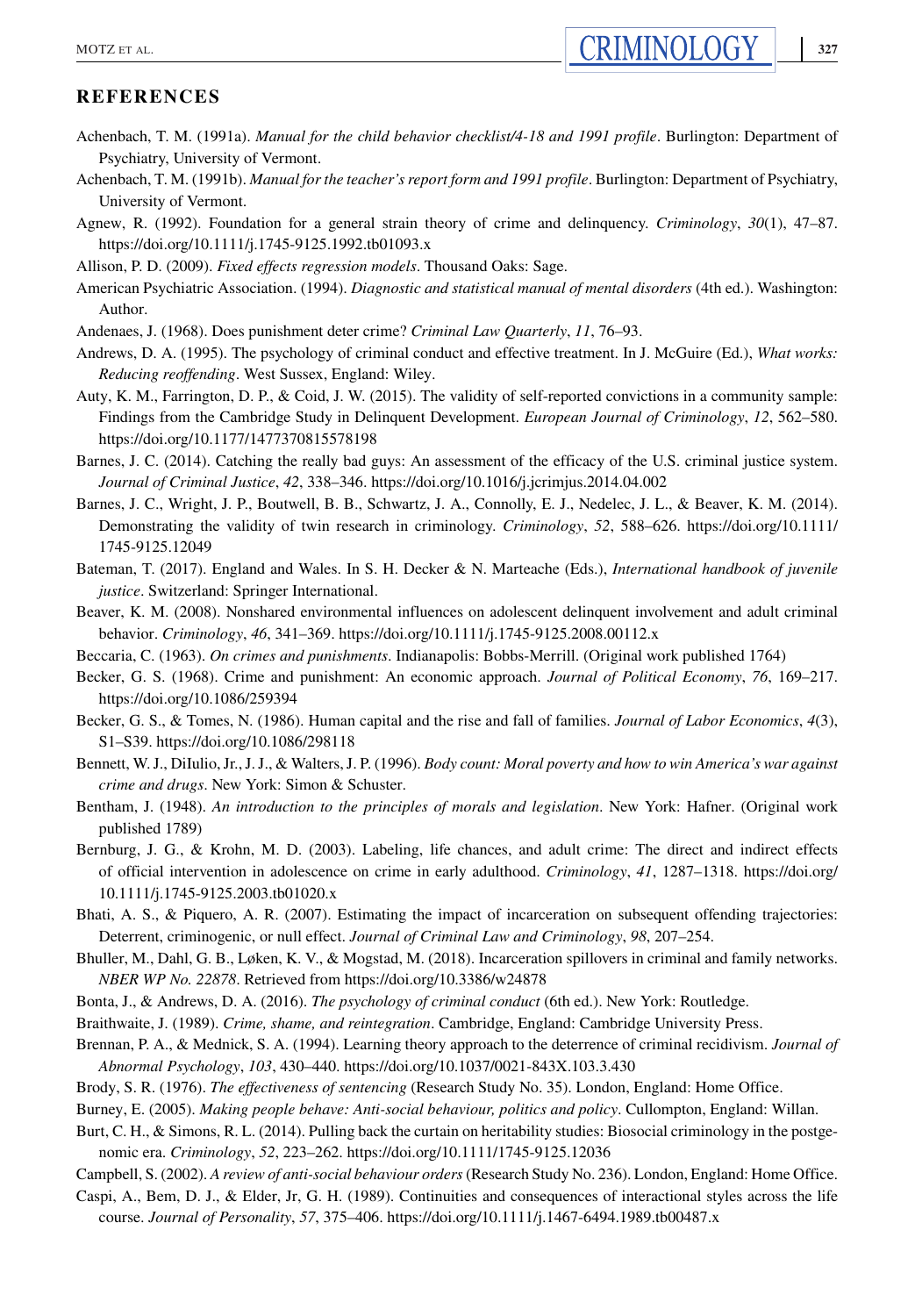- Cavadino, M., & Dignan, J. (2006). Penal policy and political economy. *Criminology & Criminal Justice*, *6*, 435–456. <https://doi.org/10.1177/1748895806068581>
- Chiricos, T., Barrick, K., Bales, W., & Bontrager, S. (2007). The labeling of convicted felons and its consequences for recidivism. *Criminology*, *45*, 547–581.<https://doi.org/10.1111/j.1745-9125.2007.00089.x>
- Cole, S. (1975). The growth of scientific knowledge: Theories of deviance as a case study. In J. McGuire (Ed.), *The idea of social structure: Papers in honor of Robert K. Merton*. New York: Harcourt Brace Jovanovich.
- Conley, D., Rauscher, E., Dawes, C., Magnussion, P. K. E., & Siegal, M. L. (2013). Heritability and the equal environments assumption: Evidence for multiple samples of misclassified twins. *Behavior Genetics*, *43*, 415–426. <https://doi.org/10.1007/s10519-013-9602-1>
- Connolly, E. J., & Kavish, N. (2018). The causal relationship between childhood adversity and developmental trajectories of delinquency: A consideration of genetic and environmental confounds. *Journal of Youth and Adolescence*, *48*, 199– 211.<https://doi.org/10.1007/s10964-018-0960-0>
- Cullen, F. T., & Cullen, J. B. (1978). *Toward a paradigm of labeling theory*. Lincoln: University of Nebraska Press.
- Cullen, F. T., & Gilbert, K. E. (2013). *Reaffirming rehabilitation* (2nd ed. 30th anniversary ed.). Waltham: Anderson/Elsevier.
- Cullen, F. T., Pratt, T. C., Turanovic, J. J., & Butler, L. (2018). When bad news arrives: Project HOPE in a post-factual world. *Journal of Contemporary Criminal Justice*, *34*, 13–34. [https://doi.org/10.1177/](https://doi.org/10.1177/1043986217750424) [1043986217750424](https://doi.org/10.1177/1043986217750424)
- Denver, M., Pickett, J. T., & Bushway, S. D. (2017). The language of stigmatization and the mark of violence: Experimental evidence on the social construction and use of criminal record stigma. *Criminology*, *55*(3), 664–690. <https://doi.org/10.1111/1745-9125.12145>
- Durlauf, S. N., & Nagin, D. S. (2011). The deterrent effect of imprisonment. In P. J. Cook, J. Ludwig, & J. McCrary (Eds.), *Controlling crime: Strategies and tradeoffs*. Chicago: University of Chicago Press.
- Elder, G. H. Jr (1985). *Life Course dynamics: Trajectories and transitions, 1968–1980*. Ithaca: Cornell University Press.
- Farrington, D. P. (2003). Developmental and life-course criminology: Key theoretical and empirical issuesthe 2002 Sutherland Award address. *Criminology*, *41*, 221–225. [https://doi.org/10.1111/j.1745-9125.](https://doi.org/10.1111/j.1745-9125.2003.tb00987.x) [2003.tb00987.x](https://doi.org/10.1111/j.1745-9125.2003.tb00987.x)
- Farrington, D. P., & Murray, J. (2014). *Labeling theory: Empirical tests* (Advances in Criminological Theory, Vol. 18). New Brunswick: Transaction.
- Fass, S. M., & Pi, C. (2002). Getting tough on juvenile crime: An analysis of costs and benefits. *Journal of Crime and Delinquency*, *39*, 363–399.<https://doi.org/10.1177/002242702237285>
- Finckenauer, J. O. (1982). *Scared straight! And the panacea phenomenon*. Englewood Cliffs: Prentice-Hall.
- Gatti, U., Tremblay, R. E., & Vitaro, F. (2009). Iatrogenic effect of juvenile justice. *Journal of Child Psychology and Psychiatry*, *50*, 991–998.<https://doi.org/10.1111/j.1469-7610.2008.02057.x>
- Gendreau, P. (1996). Offender rehabilitation: What we know and what needs to be done. *Criminal Justice and Behavior*, *23*, 144–161.<https://doi.org/10.1177/0093854896023001010>
- Harris, J. R. (1995). Where is the child's environment? A group socialization theory of development. *Psychological Review*, *102*, 458–489.<https://doi.org/10.1037/0033-295X.102.3.458>
- Heckman, J. J., & Mosso, S. (2014). The economics of human development and social mobility. *Annual Review of Economics*, *6*, 689–733.<https://doi.org/10.1146/annurev-economics-080213-040753>
- Henry, B., Moffitt, T. E., Caspi, A., Langley, J., & Silva, P. A. (1994). On the "remembrance of things past": A longitudinal evaluation of the retrospective method. *Psychological Assessment*, *6*, 92–101. <https://doi.org/10.1037/1040-3590.6.2.92>
- Home Office (2003). *A guide to anti-social behaviour orders and acceptable behaviour contracts*. London, England: Author.
- Huizinga, D., & Henry, K. L. (2008). The effect of arrest and justice system sanctions on subsequent behavior: Findings from longitudinal and other studies. In A. M. Liberman (Ed.), *The long view of crime: A synthesis of longitudinal research*. New York: Springer.
- Jacobs, B. A. (2010). Deterrence and deterrability. *Criminology*, *48*, 417–441. [https://doi.org/10.1111/j.1745-](https://doi.org/10.1111/j.1745-9125.2010.00191.x) [9125.2010.00191.x](https://doi.org/10.1111/j.1745-9125.2010.00191.x)
- Kendler, K. S. (2017). Causal inference in psychiatric epidemiology. *JAMA Psychiatry*, *74*, 561–562. [https://doi.org/](https://doi.org/10.1001/jamapsychiatry.2017.0502) [10.1001/jamapsychiatry.2017.0502](https://doi.org/10.1001/jamapsychiatry.2017.0502)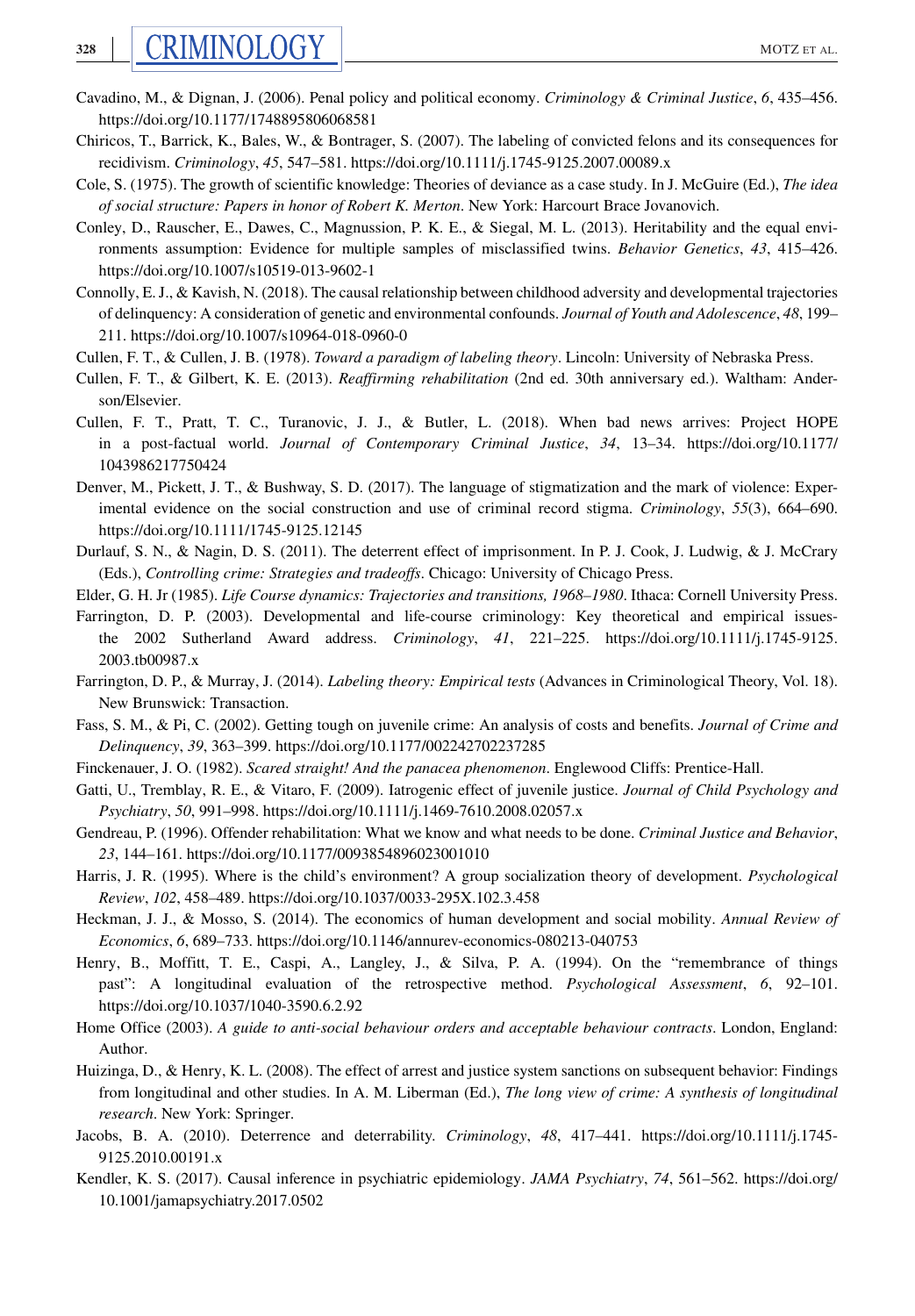- Kirk, D. S., & Sampson, R. J. (2013). Juvenile arrest and collateral educational damage in the transition to adulthood. *Sociology of Education*, *86*, 36–62.<https://doi.org/10.1177/0038040712448862>
- Klein, M. W. (1974). Labeling, deterrence, and recidivism: A study of police dispositions of juvenile offenders. *Social Problems*, *22*, 292–303.<https://doi.org/10.2307/799765>
- Knopik, V. S., Neiderhiser, J. M., DeFries, J. C., & Plomin, R. (2017). *Behavioral genetics*. New York: Worth.
- Kohler, H., Behrman, J. R., & Schnittker, J. (2011). Social science methods for twins data: Integrating causality, endowments, and heritability. *Biodemography and Social Biology*, *57*, 88–141. [https://doi.org/10.1080/](https://doi.org/10.1080/19485565.2011.580619) [19485565.2011.580619](https://doi.org/10.1080/19485565.2011.580619)
- Krohn, M. D., Lizotte, A. J., Phillips, M. D., Thornberry, T. P., & Bell, K. A. (2013). Explaining systematic bias in self-reported measures: Factors that affect the under- and over-reporting of self-reported arrests. *Justice Quarterly*, *30*, 501–528.<https://doi.org/10.1080/07418825.2011.606226>
- Krohn, M. D., Lopes, G., & Ward, J. T. (2014). Effects of official intervention on later offending in the Rochester Youth Development Study. In D. P. Farrington & J. Murray (Eds.), *Labeling theory: Empirical tests* (Advances in Criminological Theory, Vol. 18). New Brunswick: Transaction.
- Laub, J. H., & Sampson, R. J. (1993). Turning points in the life course: Why change matters to the study of crime. *Criminology*, *31*, 301–325.<https://doi.org/10.1111/j.1745-9125.1993.tb01132.x>
- Lemert, E. M. (1951). *Social pathology: A systematic approach to the theory of sociopathic behavior*. New York: McGraw-Hill.
- Liberman, A. M., Kirk, D. S., & Kim, K. (2014). Labeling effects of first juvenile arrests: Secondary deviance and secondary sanctioning. *Criminology*, *52*, 345–370.<https://doi.org/10.1111/1745-9125.12039>
- Link, B. G., Cullen, F. T., Struening, E., Shrout, P. E., & Dohrenwend, B. P. (1989). A modified labeling theory approach to mental disorders: An empirical assessment. *American Sociological Review*, *54*, 400–423. <https://doi.org/10.2307/2095613>
- Lopes, G., Krohn, M. D., Lizotte, A. J., Schmidt, N. M., Vásquez, B. E., & Bernburg, J. G. (2012). Labeling and cumulative disadvantage: The impact of formal police intervention on life chances and crime during emerging adulthood. *Crime & Delinquency*, *58*, 456–488.<https://doi.org/10.1177/0011128712436414>
- Loughran, T. A., & Mulvey, E. P. (2008). Estimating treatment effects: Matching quantification to the question. In A. R. Piquero & D. Weisburd (Eds.), *The handbook of quantitative criminology*. New York: Springer.
- Loughran, T. A., Paternoster, R., & Piquero, A. P. (2018). Individual difference and deterrence. In D. S. Nagin, F. T. Cullen, & C. L. Jonson (Eds.), *Deterrence, choice, and crime: Contemporary perspectives* (Advances in Criminological Theory, Vol. 23). New York: Routledge.
- Lowenkamp, C. T., Latessa, E. J., & Holsinger, A. M. (2006). The risk principle in action: What have we learned from 13,676 offenders and 97 correctional programs? *Crime & Delinquency*, *52*(1), 77–93. [https://doi.org/](https://doi.org/10.1177/0011128705281747) [10.1177/0011128705281747](https://doi.org/10.1177/0011128705281747)
- Martinson, R. (1974). What works? Questions and answers about prison reform. *The Public Interest*, *10*, 22–54.
- Maruna, S. (2001). *Making good: How ex-convicts reform and rebuild their lives*. Washington: American Psychological Association.
- Matsueda, R. L. (1992). Reflected appraisals, parental labeling, and delinquency: Specifying a symbolic interactionist theory. *American Journal of Sociology*, *97*, 1577–1611.<https://doi.org/10.1177/0011128714542504>
- Matsueda, R. L., Kreager, D. A., & Huizinga, D. (2006). Deterring delinquents: A rational choice model of theft and violence. *American Sociological Review*, *71*, 95–122.<https://doi.org/10.1177/000312240607100105>
- McAra, L., & McVie, S. (2007). Youth justice? The impact of system contact on patterns of desistance from offending. *European Journal of Criminology*, *4*, 315–345.<https://doi.org/10.1177/1477370807077186>
- Merton, R. K. (1948). The self-fulfilling prophecy. *The Antioch Review*, *8*, 193–210.
- Moffitt, T. E. (1983). The learning theory model and punishment: Implications for delinquency deterrence. *Criminal Justice and Behavior*, *10*, 131–158.<https://doi.org/10.1177/0093854883010002001>
- Moffitt, T. E. (1993). Adolescence-limited and life-course-persistent antisocial behavior: A developmental taxonomy. *Psychological Review*, *100*, 676–701.<https://doi.org/10.1037/0033-295X.100.4.674>
- Moffitt, T. E., Arseneault, L., Belsky, D., Dickson, N., Hancox, R. J., Harrington, H., … Caspi, A. (2011). A gradient of childhood self-control predicts health, wealth, and public safety. *Proceedings of the National Academy of Sciences*, *108*, 2693–2698.<https://doi.org/10.1073/pnas.1010076108>
- Moffitt, T. E., & Beckley, A. (2015). Abandon twin research? Embrace epigenetic research? Premature advice for criminologists. *Criminology*, *53*, 121–126.<https://doi.org/10.1111/1745-9125.12061>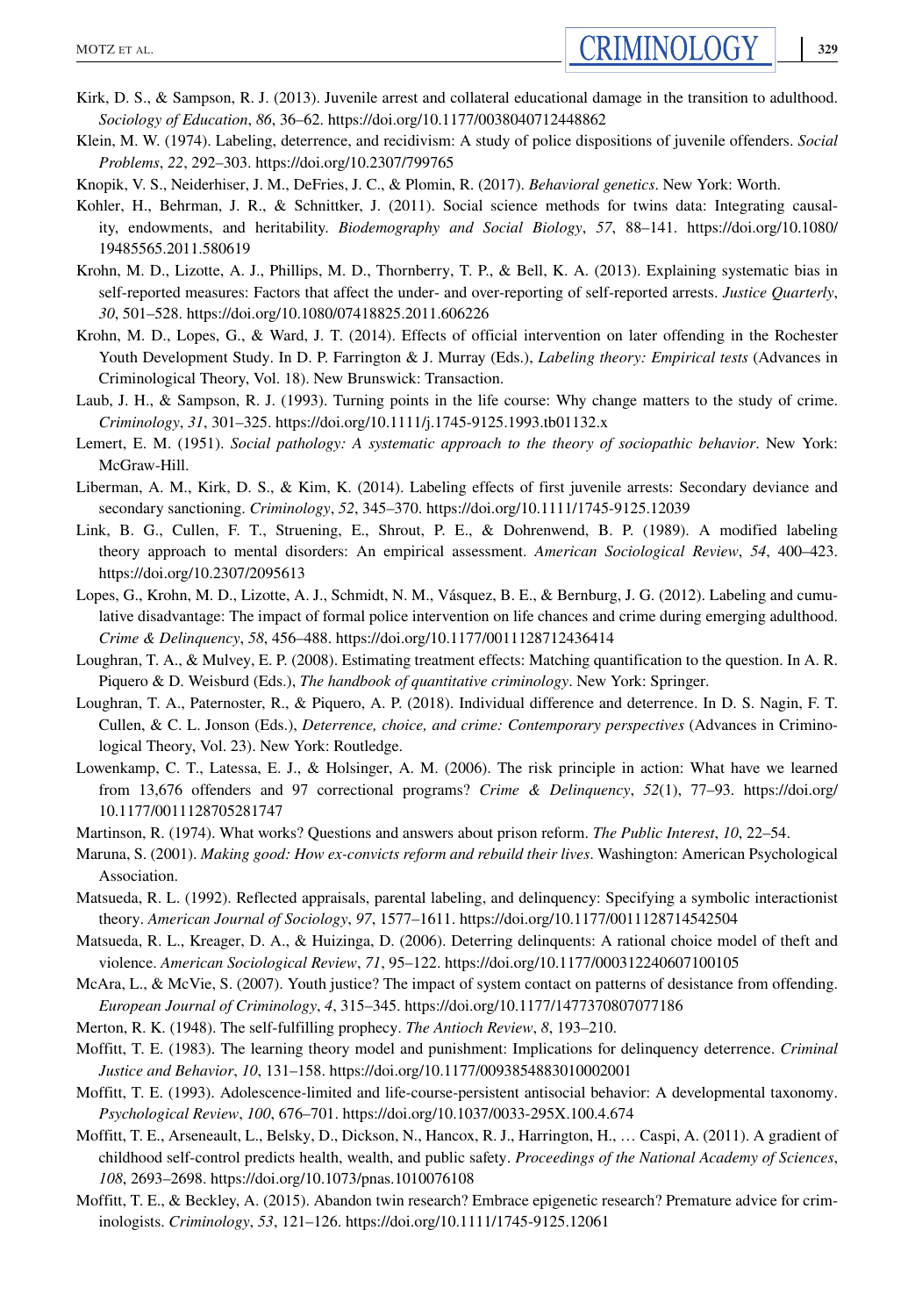**330** MOTZ ET AL.

- Moffitt, T. E., Caspi, A., Rutter, M., & Silva, P. A. (2001). *Sex differences in antisocial behaviour: Conduct disorder, delinquency, and violence in the Dunedin Longitudinal Study*. New York: Cambridge University Press.
- Moffitt, T. E. & E-Risk Study Team. (2002) Teen-aged mothers in contemporary Britain. *Journal of Child Psychology and Psychiatry*, *43*, 727–742.<https://doi.org/10.1111/1469-7610.00082>
- Morris, R. G., Barnes, J. C., Worrall, J. L., & Orrick, E. A. (2013). Analyzing the presence and consequences of unobserved heterogeneity in recidivism research. *Crime & Delinquency*, *62*, 229–252. [https://doi.org/](https://doi.org/10.1177/0011128713495952) [10.1177/0011128713495952](https://doi.org/10.1177/0011128713495952)
- Morris, R. G., & Piquero, A. R. (2013). For whom do sanctions deter and label? *Justice Quarterly*, *30*, 837–868. <https://doi.org/10.1080/07418825.2011.633543>
- Murray, J., Farrington, D. P., & Eisner, M. P. (2009). Drawing conclusions about causes from systematic reviews of risk factors. The Cambridge quality checklist. *Journal of Experimental Criminology*, *5*, 1–23. <https://doi.org/10.1007/s11292-008-9066-0>
- Nagin, D. S., Cullen, F. T., & Jonson, C. L. (2009). Imprisonment and reoffending. In M. Tonry (Ed.), *Crime and justice: A review of research* (Vol. 38). Chicago: University of Chicago Press.
- Nagin, D. S., Cullen, F. T., & Jonson, C. L. (2018). *Deterrence, choice, and crime: Contemporary perspectives*(Advances in criminological theory, Vol. 23). New York: Routledge.
- Nagin, D. S., & Paternoster, R. (1991). On the relationship of past and future participation in delinquency. *Criminology*, *29*, 163–190.<https://doi.org/10.1111/j.1745-9125.1991.tb01063.x>
- Nagin, D. S., & Paternoster, R. (1993). Enduring individual differences and rational choice theories of crime. *Law & Society Review*, *27*(3), 467–496.<https://doi:10.2307/3054102>
- Nedelec, J. L., & Silver, I. A. (2018). Challenging assumptions: A genetically sensitive assessment of the criminogenic effect of contact with the criminal justice system. *Journal of Contemporary Criminal Justice*, *35*, 69–86. <https://doi.org/10.1177/1043986218810599>
- Odgers, C. L., Caspi, A., Bates, C. J., Sampson, R. J., & Moffitt, T. E. (2012). Systematic social observation of children's neighborhoods using Google Street View: A reliable and cost-effective method. *Journal of Child Psychology and Psychiatry*, *53*, 1009–1017.<https://doi.org/10.1111/j.1469-7610.2012.02565.x>
- Odgers, C. L., Caspi, A., Russell, M. A., Sampson, R. J., Arseneault, L., & Moffitt, T. E. (2012). Supportive parenting mediates neighborhood socioeconomic disparities in children's antisocial behavior from ages 5 to 12. *Developmental and Psychopathology*, *24*, 705–721.<https://doi.org/10.1017/S0954579412000326>
- Pager, D. (2003). The mark of a criminal record. *American Journal of Sociology*, *108*, 937–975. <https://doi.org/10.1086/374403>
- Parsloe, P. (1978). *Juvenile justice in Britain and the United States: The balance of needs and rights*. New York: Routledge & Kegan Paul.
- Paternoster, R., & Bushway, S. (2009). Desistance and the "feared self": Toward an identify theory of criminal desistance. *The Journal of Criminal Law and Criminology*, *99*, 1103–1156.
- Paternoster, R., & Iovanni, L. (1989). The labeling perspective and delinquency: An elaboration of the theory and an assessment of the evidence. *Justice Quarterly*, *6*, 359–394. [https://doi.org/10.1080/](https://doi.org/10.1080/07418828900090261) [07418828900090261](https://doi.org/10.1080/07418828900090261)
- Petrosino, A., Turpin-Petrosino, C., & Guckenberg, S. (2013). *Formal system processing of juveniles: Effects on delinquency* (No. 9 of Crime Prevention Research Review). Washington: Office of Community Oriented Policing Services, U.S. Department of Justice.
- Pingault, J., O'Reilly, P. F., Schoeler, T., Plobidis, G. B., Rijsdijk, F., & Dudbridge, F. (2018). Using genetic data to strengthen causal inference in observational research. *Nature Reviews Genetics*, *19*, 566–580. [https://doi.org/](https://doi.org/10.1038/s41576-018-0020-3) [10.1038/s41576-018-0020-3](https://doi.org/10.1038/s41576-018-0020-3)
- Piquero, A. R., Paternoster, R., Pogarsky, G., & Loughran, T. (2011). Elaborating the individual difference component in deterrence theory. *Annual Review of Law and Social Science*, *7*, 335–360. [https://doi.org/](https://doi.org/10.1146/annurev-lawsocsci-102510-105404) [10.1146/annurev-lawsocsci-102510-105404](https://doi.org/10.1146/annurev-lawsocsci-102510-105404)
- Pogarsky, G. (2002). Identifying "deterrable" offenders: Implications for research on deterrence. *Justice Quarterly*, *19*(3), 431–452.<https://doi.org/10.1080/07418820200095301>
- Pollock, W., Mendard, S., Elliott, D. S., & Huizinga, D. H. (2015). It's official: Predictors of self-reported vs. officially recorded arrests. *Journal of Criminal Justice*, *43*, 69–79. [https://doi.org/10.1016/j.jcrimjus.](https://doi.org/10.1016/j.jcrimjus.2014.12.004) [2014.12.004](https://doi.org/10.1016/j.jcrimjus.2014.12.004)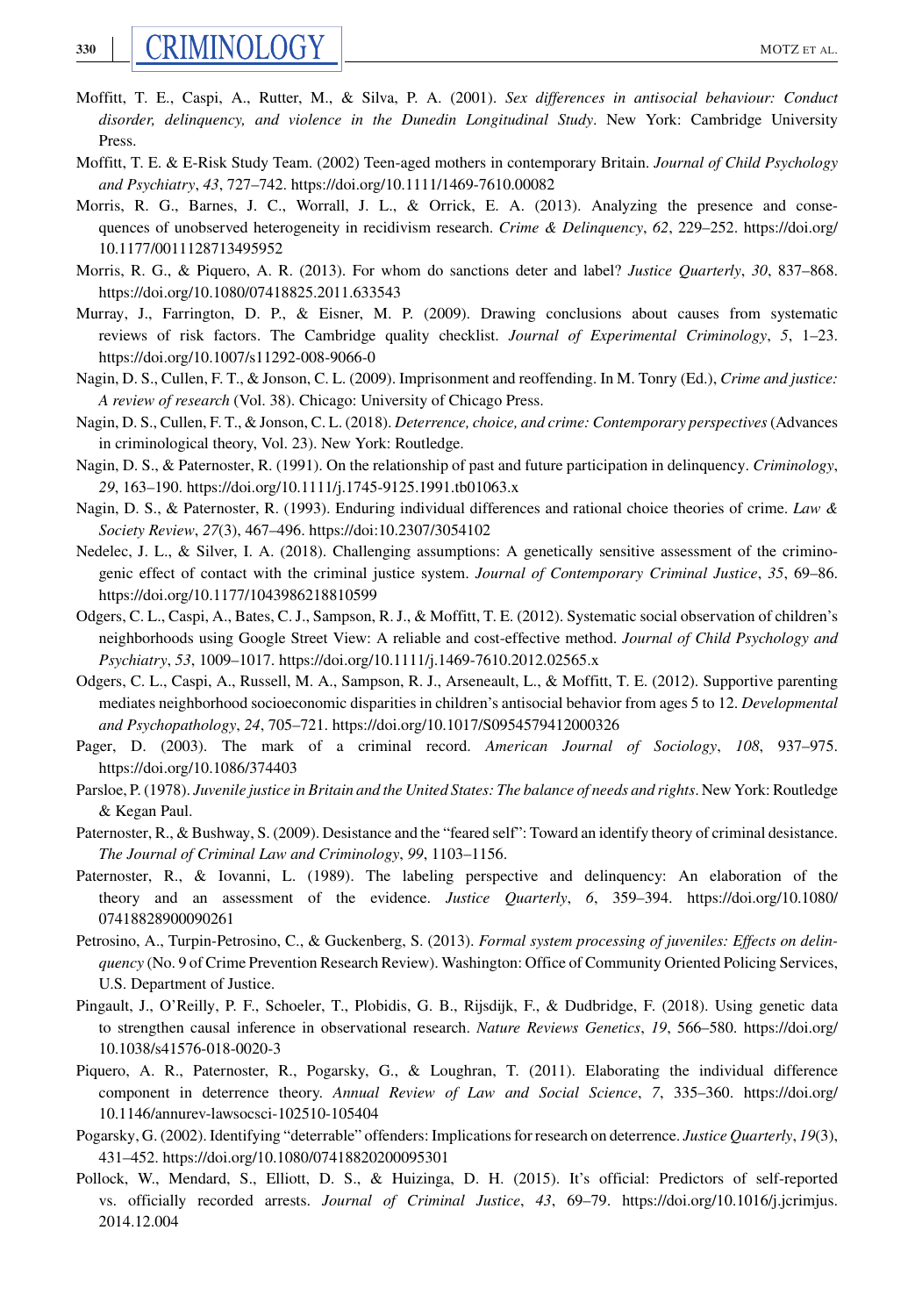- Pratt, T. C., Cullen, F. T., Blevins, K. R., Daigle, L. E., & Madensen, T. D. (2006). The empirical status of deterrence theory: A meta-analysis. In F. T. Cullen, J. P. Wright, & K. R. Blevins (Eds.), *Taking stock: The status of criminological theory* (Advances in criminological theory, Vol. 15). New Brunswick: Transaction.
- Price, T. S., Freeman, B., Craig, I., Petrill, S. A., Ebersole, L., & Plomin, R. (2000). Infant zygosity can be assigned by parent report questionnaire data. *Twin Research and Human Genetics*, *3*, 129–133. <https://doi.org/10.1007/s10519-016-9798-y>
- Rabe-Hesketh, S., & Skrondal, A. (2012). *Multilevel and longitudinal modeling using Stata, volume: Categorical responses, counts, and survival* (3rd ed., Vol. II). College Station: Stata Press.
- Sampson, R. J., & Laub, J. H. (1992). Crime and deviance in the life course. *Annual Review of Sociology*, *18*, 63–84. <https://doi.org/10.1146/annurev.so.18.080192.000431>
- Sampson, R. J., & Laub, J. H. (2003). Life-course desisters? Trajectories of crime among delinquent boys followed to age 70. *Criminology*, *41*, 555–592.<https://doi.org/10.1111/j.1745-9125.2003.tb00997.x>
- Schneider, B. (1975). Organizational climates: An essay. *Personnel Psychology*, *28*, 447–479. [https://doi.org/](https://doi.org/10.1111/j.1744-6570.1975.tb01386.x) [10.1111/j.1744-6570.1975.tb01386.x](https://doi.org/10.1111/j.1744-6570.1975.tb01386.x)
- Sherman, L. W. (1993). Defiance, deterrence, and irrelevance: A theory of the criminal sanction. *Journal of Research in Crime and Delinquency*, *30*, 445–473.<https://doi.org/10.1177/0022427893030004006>
- Sherman, L. W., & Berk, R. A. (1984). The specific deterrent effects of arrest for domestic assault. *American Sociological Review*, *49*, 261–272.<https://doi.org/10.2307/2095575>
- Smith, D. A., & Gartin, P. R. (1989). Specifying specific deterrence: The influence of arrest on future criminal activity. *American Sociological Review*, *54*, 94–106.<https://doi.org/10.2307/2095664>
- Smith, D. A., & Paternoster, R. (1990). Formal processing and future delinquency: Deviance amplification as selection artifact. *Law & Society Review*, *24*, 1109–1132.<https://doi.org/10.2307/3053663>
- Sperber, K. G., Latessa, E. J., & Makarios, M. D. (2013). Examining the interaction between level of risk and dosage of treatment. *Criminal Justice and Behavior*, *40*, 338–348.<https://doi.org/10.1177/0093854812467942>
- Stewart, R., & Uggen, C. (2019). Criminal records and college admissions: A modified experimental audit. *Criminology*, Advanced online publication. Retrieved from<https://doi.org/10.1111/1745-9125.12229>
- Stolzenberg, L., & D'Alessio, S. J. (1997). "Three strikes and you're out": The impact of California's new mandatory sentencing law on serious crime rates. *Crime & Delinquency*, *43*, 457–469. [https://doi.org/10.1177/](https://doi.org/10.1177/0011128797043004004) [0011128797043004004](https://doi.org/10.1177/0011128797043004004)
- Tannenbaum, F. (1938). *Crime and the community*. Boston: Ginn.
- Taylor, M. (2017). USA. In S. H. Decker & N. Marteache (Eds.), *International handbook of juvenile justice*. Switzerland: Springer International.
- Thoemmes, F. J., & Kim, E. S. (2011). A systematic review of propensity score methods in the social sciences. *Multivariate Behavioral Research*, *46*, 90–118.<https://doi.org/10.1080/00273171.2011.540475>
- Tittle, C. R. (1975). Labelling and crime: An empirical evaluation. In W. R. Gove (Ed.), *The labelling of deviance: Evaluating a perspective*. Beverly Hills: Sage.
- Trouton, A., Spinath, F. M., & Plomin, R. (2002). Twins early development study (TEDS): A multivariate longitudinal genetic investigation of language, cognition and behavior problems in childhood. *Twin Research and Human Genetics*, *5*, 444–448.<https://doi.org/10.1375/136905202320906255>
- Ward, D. A., & Tittle, C. R. (1993). Deterrence or labeling: The effects of informal sanctions. *Deviant Behavior*, *14*, 43–64.<https://doi.org/10.1080/01639625.1993.9967927>
- Ward, J. T., Krohn, M. D., & Gibson, C. L. (2014). The effects of police contact on trajectories of violence: A group-based, propensity score matching analysis. *Journal of Interpersonal Violence*, *29*, 440–475. [https://doi.org/](https://doi.org/10.1177/0886260513505219) [10.1177/0886260513505219](https://doi.org/10.1177/0886260513505219)
- Wechsler, D. (2003). *The Wechsler intelligence scale for children* (4th ed.). London, England: Pearson.
- Widdowson, A. O., Siennick, S. E., & Hay, C. (2016). The implications of arrest for college enrollment: An analysis of long-term effects and mediating mechanisms. *Criminology*, *54*, 621–652.<https://doi.org/10.1111/1745-9125.12114>
- Wiley, S. A., & Esbensen, F. (2016). The effect of police contact: Does official intervention result in deviance amplification? *Crime & Delinquency*, *62*, 283–307.<https://doi.org/10.1177/0011128713492496>
- Wiley, S. A., Slocum, L. A., & Esbensen, F. (2013). The unintended consequences of being stopped or arrested: An exploration of the labeling mechanisms through which police contact leads to subsequent delinquency. *Criminology*, *51*, 927–966.<https://doi.org/10.1111/1745-9125.12024>
- Wooldridge, J. M. (2015). *Introductory econometrics: A modern approach*. Mason: Cengage Learning.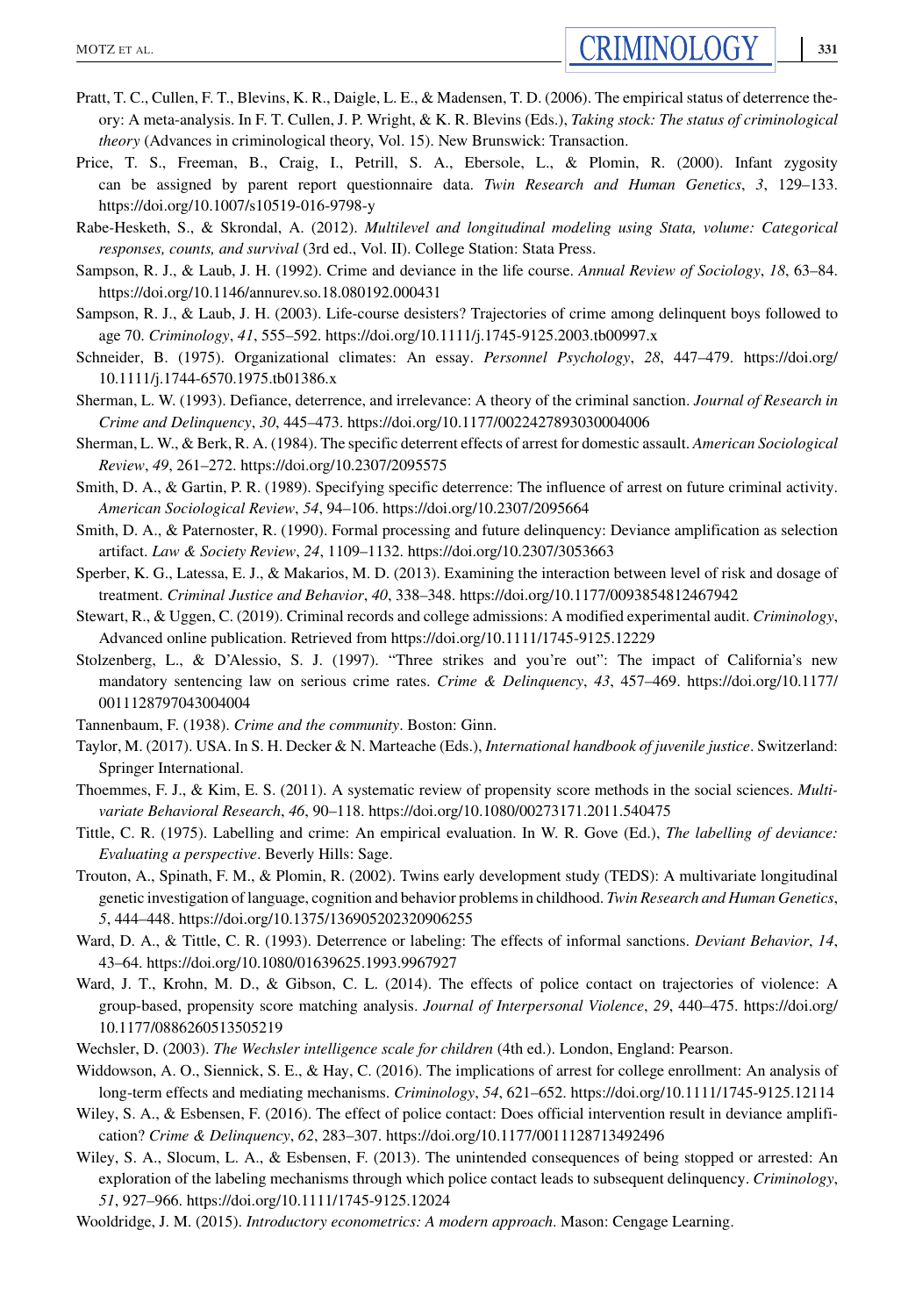## **AUTHOR BIOGRAPHIES**

**Ryan T. Motz** is a doctoral candidate in the School of Criminal Justice at the University of Cincinnati. His research is centered on exploring the complex interplay between biological and social factors in the onset, stability, and change of antisocial behavior over the life course.

**J.C. Barnes** is an associate professor in the School of Criminal Justice at the University of Cincinnati. His research is focused on identifying how genetic and environmental factors combine to impact criminological phenomena.

**Avshalom Caspi** is the Edward M. Arnett Professor of Psychology & Neuroscience at Duke University and a professor of personality development at the Institute of Psychiatry, Psychology, & Neuroscience, King's College London. He integrates psychology, epidemiology, and genetics in his research on life-course development.

**Louise Arseneault** is a professor of developmental psychology at King's College London and the Mental Health Leadership Fellow for the UK Economic and Social Research Council (ESRC). She investigates the consequences of positive and negative social relationships including bullying victimization, loneliness, and social support on mental health in childhood and across the life span.

**Francis T. Cullen** is a distinguished research professor emeritus and senior research associate in the School of Criminal Justice at the University of Cincinnati. His current research interests are in redemption as a correctional theory, public opinion and crime-control policy, and the organization of criminological knowledge.

**Renate Houts** is a statistician at Duke University. Her research interests include methods of assessing change in longitudinal psych–social studies.

**Jasmin Wertz** is a postdoctoral fellow at Duke University. She studies how genes and environments shape the development of antisocial behavior across the life course.

**Terrie E. Moffitt** is the Nannerl O. Keohane University Professor at Duke University and a professor of social development at King's College London. Her interests include developmental and life-course criminology and bio-social criminology.

## **SUPPORTING INFORMATION**

Additional supporting information may be found online in the Supporting Information section at the end of the article.

**How to cite this article:** Motz RT, Barnes JC, Caspi A, et al. Does contact with the justice system deter or promote future delinquency? Results from a longitudinal study of British adolescent twins. *Criminology*. 2020;58:307–335. <https://doi.org/10.1111/1745-9125.12236>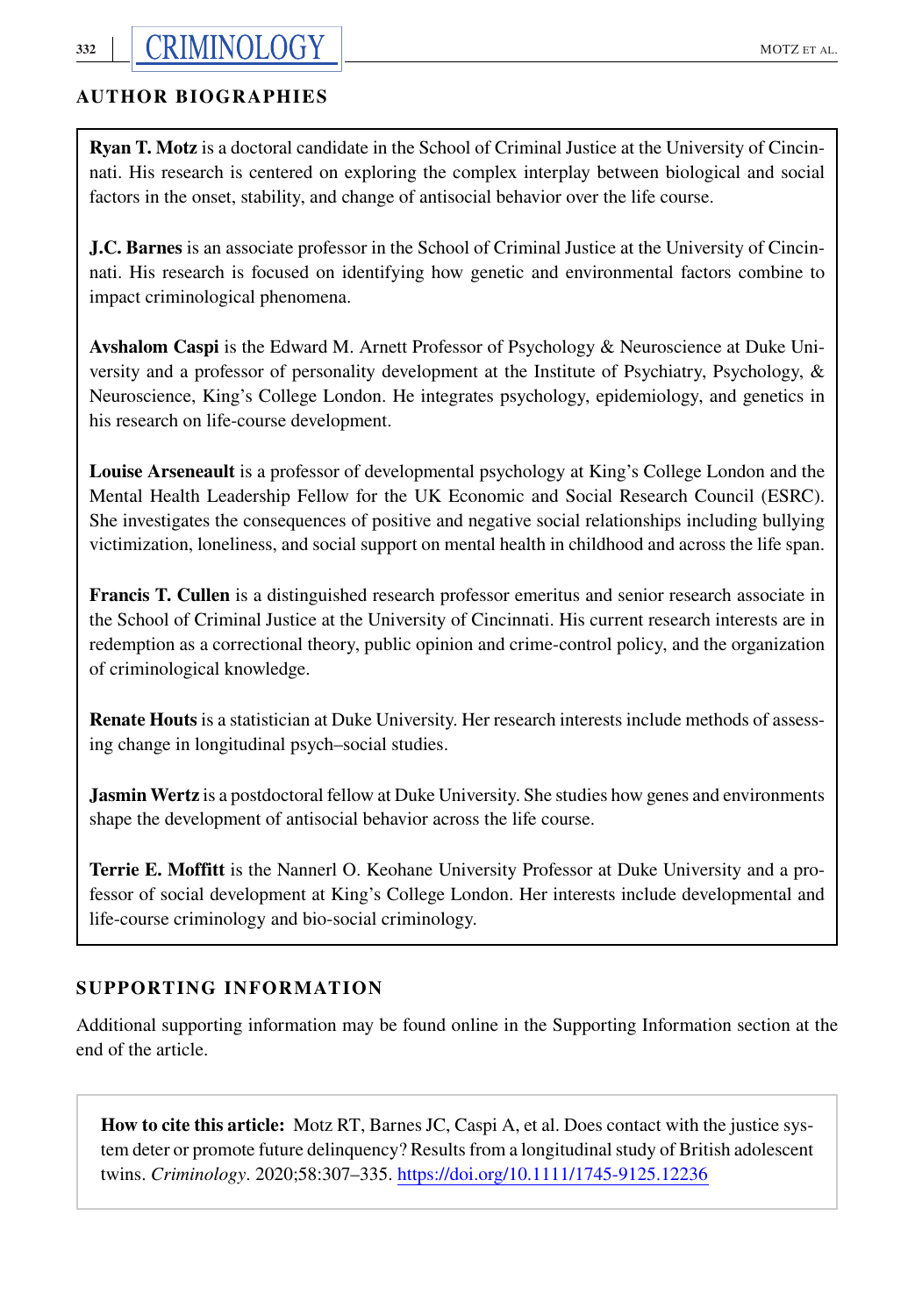## **APPENDIX A: DESCRIPTION OF VARIABLES AND SCALES**

| Variable/Scale           | <b>Informant</b>                      | <b>Description of Measure</b>                                                                                                                                                                                                                                                                                                                                                                                                                                                                                                                                                                                                                                                                                                                                                                                                                                                                                                                                                                   |
|--------------------------|---------------------------------------|-------------------------------------------------------------------------------------------------------------------------------------------------------------------------------------------------------------------------------------------------------------------------------------------------------------------------------------------------------------------------------------------------------------------------------------------------------------------------------------------------------------------------------------------------------------------------------------------------------------------------------------------------------------------------------------------------------------------------------------------------------------------------------------------------------------------------------------------------------------------------------------------------------------------------------------------------------------------------------------------------|
| Delinquency<br>at age 18 | Participant                           | During data collection, self-reported conduct problems and delinquent<br>offense behaviors were assessed through a computer questionnaire.<br>The monitor was positioned so that the twin saw the questions in<br>private and twins wore headphones to hear each question asked<br>aloud. Participants self-reported about their behavior in the past<br>12 months. All items were specifically selected to map onto the<br>DSM-IV criteria for conduct disorder (APA, 1994) and included<br>fighting, bullying, being cruel to others, being cruel to animals,<br>using weapons, vandalism, lying, robbery, shoplifting, breaking into<br>homes or cars to steal, running away, and truancy. Available<br>responses included "yes" and "no". To create the scale, "yes"<br>responses were coded to equal 1 and responses to each item were<br>combined by summing across the 13 items. This generated a<br>conduct problems and delinquent offenses scale with a possible<br>range of 0 to 13. |
| Jail/prison              | Participant                           | During the age-18 interview, each participant was asked "Have you<br>ever had to spend a night in police custody, jail, or prison?" while<br>completing a computerized questionnaire that was positioned so all<br>responses were completed in private. Responses were coded such<br>that $no = 0$ and $yes = 1$ . The reporting period was "ever" from age<br>10 up to age 18.                                                                                                                                                                                                                                                                                                                                                                                                                                                                                                                                                                                                                 |
| <b>ASBO</b>              | Participant                           | During the age-18 interview, each participant was asked "Have you<br>ever been issued an ASBO (Anti-social Behaviour Order)?" while<br>completing a computerized questionnaire that was positioned so all<br>responses were completed in private. Responses were coded such<br>that $no = 0$ and $yes = 1$ . The reporting period was "ever" from age<br>10 up to age 18. The earliest ASBO that was issued was at age 10.                                                                                                                                                                                                                                                                                                                                                                                                                                                                                                                                                                      |
| Crime record             | United Kingdom<br>Ministry of Justice | Official records of participants' cautions and convictions were<br>obtained through United Kingdom Police National Computer (PNC)<br>record searches conducted in cooperation with the United Kingdom<br>Ministry of Justice. Records include complete histories of cautions<br>and convictions for participants cautioned or convicted in the United<br>Kingdom beginning at age 10 years (age of criminal responsibility).<br>At the time of the current study, data were complete through age 19<br>years. Cautions and convictions were recoded into a binary variable<br>to reflect whether participants had been cautioned or convicted or<br>not. The variable was then further restricted to reflect whether a<br>participant had received a caution or conviction before the age 17<br>years. Responses were coded such that $no = 0$ and $yes = 1$ .                                                                                                                                  |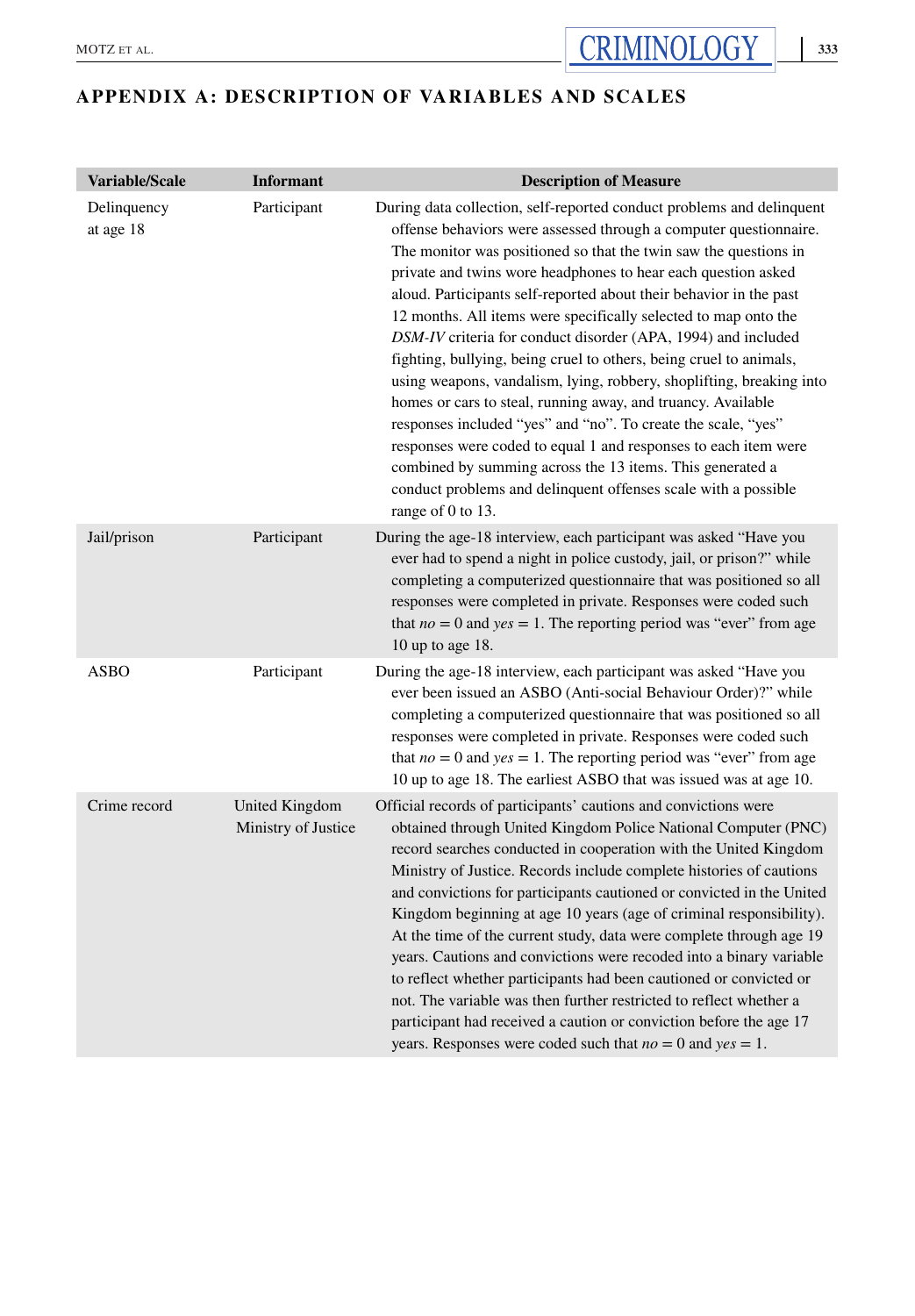# **334** CRIMINOLOGY MOTZ ET AL.

| Variable/Scale                         | <b>Informant</b>                    | <b>Description of Measure</b>                                                                                                                                                                                                                                                                                                                                                                                                                                                                                                                                                                                                                                                                                                                                                                                                                                                                                                                                               |
|----------------------------------------|-------------------------------------|-----------------------------------------------------------------------------------------------------------------------------------------------------------------------------------------------------------------------------------------------------------------------------------------------------------------------------------------------------------------------------------------------------------------------------------------------------------------------------------------------------------------------------------------------------------------------------------------------------------------------------------------------------------------------------------------------------------------------------------------------------------------------------------------------------------------------------------------------------------------------------------------------------------------------------------------------------------------------------|
| Delinquency<br>at age 12               | Participant                         | A computerized questionnaire was used to obtain self-reports of<br>antisocial behaviors when the twins were 12 years old. All items<br>were specifically selected to map onto the DSM-IV criteria for<br>conduct disorder (APA, 1994). Items included the use of weapons<br>(e.g., "Have you ever used a weapon on someone like a knife, piece<br>of wood or baseball bat?"), truancy (e.g., "Do you sometimes skip<br>school when you shouldn't?"), and stealing (e.g., "Have you stolen<br>something while nobody was looking?"). Computer monitors were<br>positioned so that the twin saw the questions in private, and twins<br>wore headphones to hear each question aloud. Children responded<br>with "yes" or "no" and were given the opportunity to refuse to<br>answer. Scores were summed to create a single score indexing<br>antisocial behaviors at age 12, with higher scores indicating greater<br>involvement in antisocial behaviors (range $= 0$ to 24). |
| Externalizing<br>problems at age<br>12 | Mother, teacher                     | Children's externalizing problems were assessed with the Child<br>Behavior Checklist (Achenbach, 1991a) and the Teacher's Report<br>Form (Achenbach, 1991b), the most widely used and well-validated<br>assessment scheme for assessing antisocial behavior problems<br>among children and adolescents. Mother interviews and teacher<br>reports were combined by summing the items from each rater<br>(scored 0-2); the internal consistency reliabilities of the parents'<br>and teachers' reports were .89 and .94, respectively.                                                                                                                                                                                                                                                                                                                                                                                                                                        |
| Low self-control                       | Mother, teacher, and<br>participant | Children's self-control during their first decade of life was measured<br>using a multi-occasion/multi-informant strategy, following Moffitt<br>et al. (2011). Briefly, a self-control factor was estimated via nine<br>measures, including observational ratings of participants' lack of<br>control (age 5 years), parent and teacher reports of poor impulse<br>control (ages 5, 7, and 10 years), participants' self-reports of<br>inattentive and impulsive behavior (age 7 years), and interviewer<br>judgments of the personality trait of Conscientiousness (age 10<br>years). On the basis of principal component analysis, we averaged<br>the standardized measures into a single composite score with a<br>mean of 0 and a standard deviation of 1.                                                                                                                                                                                                              |
| Cognitive ability<br>at age 12         | Participant                         | Participants were tested using a short form of the Wechsler<br>Intelligence Scale for Children, Fourth Edition (2003). Scores were<br>standardized to have a mean of 100 and a standard deviation of 15.                                                                                                                                                                                                                                                                                                                                                                                                                                                                                                                                                                                                                                                                                                                                                                    |
| Educational<br>achievement             | Participant                         | At age 18, participants were classified into four groups according to<br>the highest educational qualification they attained according to their<br>General Certificate of Secondary Education (GCSEs; a standardized<br>examination taken at the end of compulsory education at 16 years of<br>age. Groups included: leaving school with no qualification $( = 0);$<br>leaving school with low-average grades on $GCSEs$ (= 1); leaving<br>school with grades A-C on their GCSEs $( = 2)$ ; or sitting for<br>Advanced level qualifications (known as A levels) $(= 3)$ . By age 18,<br>22% of the cohort left school with no qualification or only a GCSE<br>at grades D-G; at the other end, 50% of the cohort sat A levels.                                                                                                                                                                                                                                              |
| Twin identifier                        | Parents                             | Parents were asked to indicate which twin in the twin-pair was first<br>born. Responses were coded such that the <i>elder</i> twin $= 1$ and the<br>younger twin $= 0$ .                                                                                                                                                                                                                                                                                                                                                                                                                                                                                                                                                                                                                                                                                                                                                                                                    |